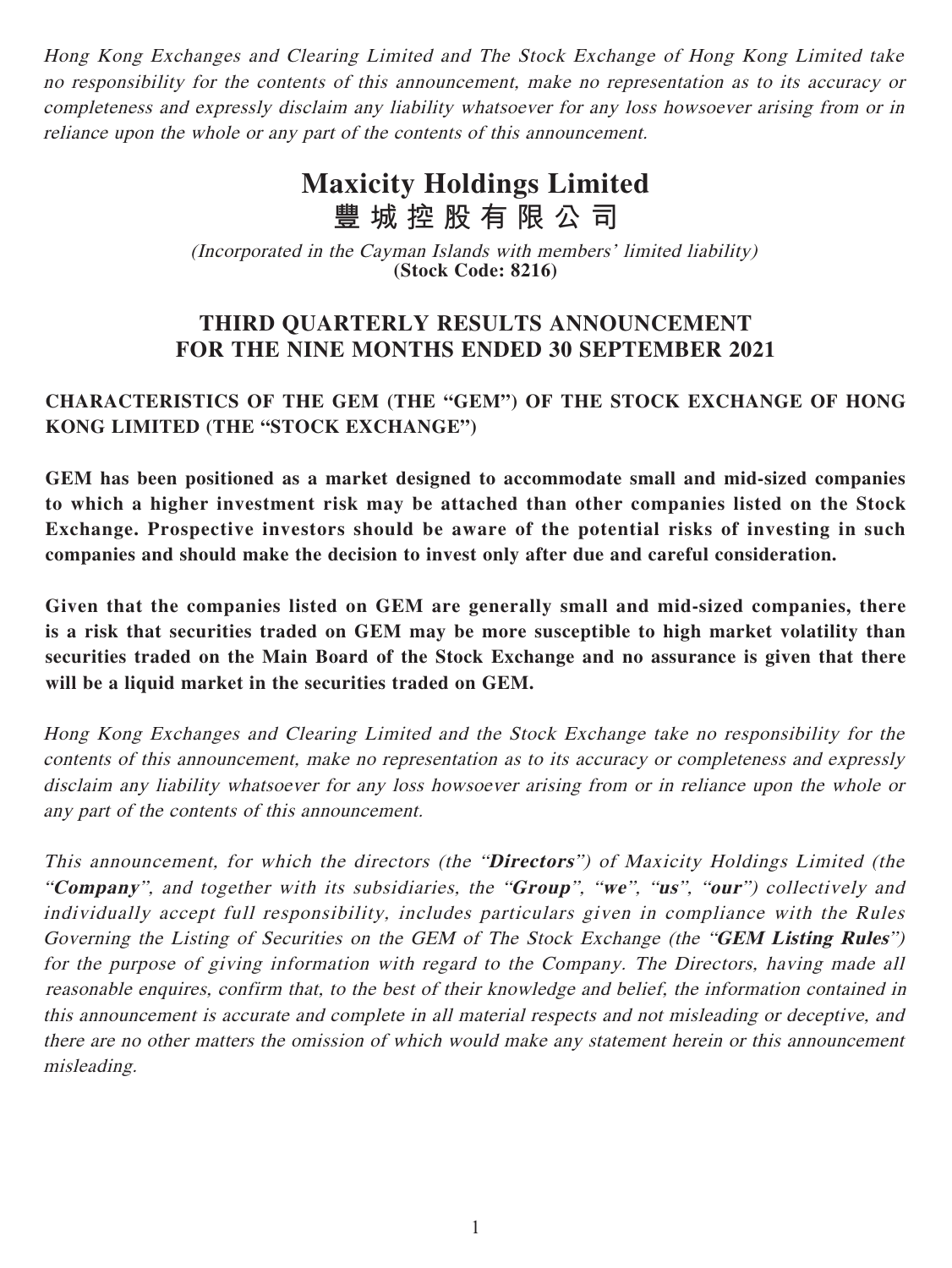## **FINANCIAL HIGHLIGHTS**

Our revenue increased from approximately HK\$189.7 million for the nine months ended 30 September 2020 to approximately HK\$222.0 million for the nine months ended 30 September 2021, representing an increase of approximately HK\$32.3 million or 17.0%.

Our profit and total comprehensive income attributable to equity holders of the Company decreased from approximately HK\$31.0 million for the nine months ended 30 September 2020 to approximately HK\$24.0 million for the nine months ended 30 September 2021, representing a decrease of approximately HK\$6.9 million or 22.3%.

However, our adjusted profit and total comprehensive income attributable to equity holders of the Company for the nine months ended 30 September 2021 amounted to approximately HK\$29.2 million (excluding transfer of listing and related expenses and government grants received from Employment Support Scheme for Construction Sector (Casual Employees) and Regular Employees Under Antiepidemic Fund Launched by the Government of Hong Kong Special Administrative Region (the "**Employment Support Scheme**")), which increased by HK\$3.3 million or 12.6% as compared with HK\$26.0 million for the nine months ended 30 September 2020.

Basic and diluted earnings per share amounted to approximately HK6.0 cents for nine months ended 30 September 2021 (nine months ended 30 September 2020: HK7.7 cents).

The board of Directors does not recommend the declaration of any dividend for the nine months ended 30 September 2021 (nine months ended 30 September 2020: nil).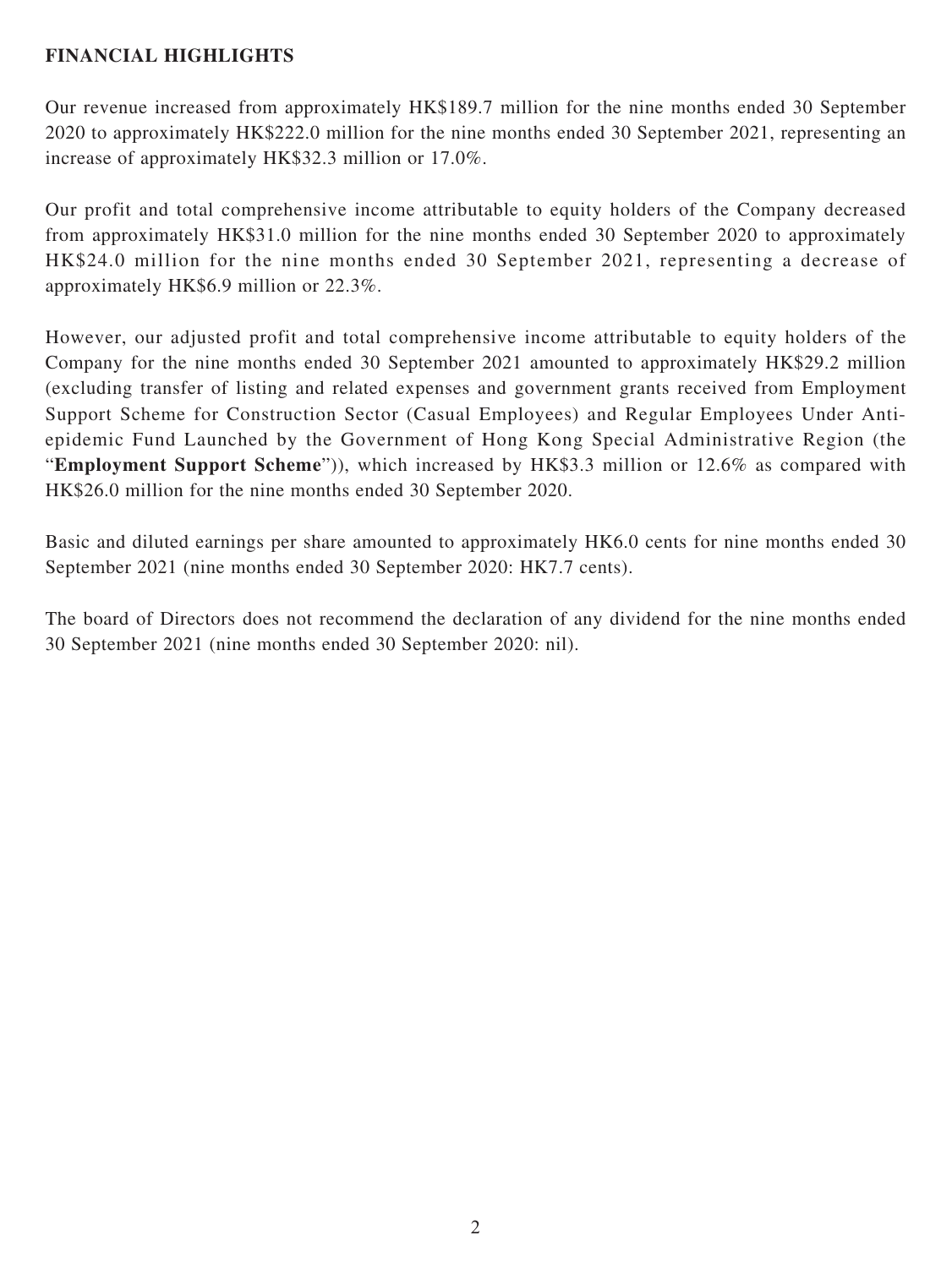# **UNAUDITED CONDENSED CONSOLIDATED STATEMENT OF PROFIT OR LOSS AND OTHER COMPREHENSIVE INCOME**

For the three months and the nine months ended 30 September 2021

The board of Directors (the "**Board**") of the Company is pleased to announce the unaudited condensed consolidated financial results of the Group for the three months and the nine months ended 30 September 2021 (the "**Reporting Period**"), together with the respective unaudited comparative figures for the corresponding period in 2020, as follows:

|                                                                                |                | <b>Three months ended</b> |             | Nine months ended |             |
|--------------------------------------------------------------------------------|----------------|---------------------------|-------------|-------------------|-------------|
|                                                                                |                | 30 September              |             | 30 September      |             |
|                                                                                |                | 2021                      | 2020        | 2021              | 2020        |
|                                                                                | <b>Notes</b>   | <b>HK\$'000</b>           | HK\$'000    | <b>HK\$'000</b>   | HK\$'000    |
|                                                                                |                | (Unaudited)               | (Unaudited) | (Unaudited)       | (Unaudited) |
| Revenue                                                                        | $\mathfrak{Z}$ | 67,172                    | 68,819      | 221,963           | 189,663     |
| Cost of services                                                               |                | (54, 991)                 | (53, 823)   | (180, 987)        | (152, 051)  |
| <b>Gross profit</b>                                                            |                | 12,181                    | 14,996      | 40,976            | 37,612      |
| Other income, gains and losses                                                 | $\overline{4}$ | 412                       | 5,053       | 1,905             | 5,393       |
| Administrative expenses                                                        |                | (1,684)                   | (1,866)     | (6, 613)          | (7,040)     |
| Transfer of listing and related expenses                                       |                | (857)                     |             | (6, 514)          |             |
| Interest expense on lease liabilities                                          |                | (3)                       | (2)         | (13)              | (8)         |
| Profit before income tax                                                       | $\mathfrak{I}$ | 10,049                    | 18,181      | 29,741            | 35,957      |
| Income tax expense                                                             | 6              | (1,790)                   | (1,934)     | (5,698)           | (5,004)     |
| Profit and total comprehensive income<br>for the period attributable to equity |                |                           |             |                   |             |
| holders of the Company                                                         |                | 8,259                     | 16,247      | 24,043            | 30,953      |
| Earnings per share attributable to equity<br>holders of the Company            |                |                           |             |                   |             |
| Basic and diluted                                                              | $\mathcal{I}$  | HK2.1 cents               | HK4.1 cents | HK6.0 cents       | HK7.7 cents |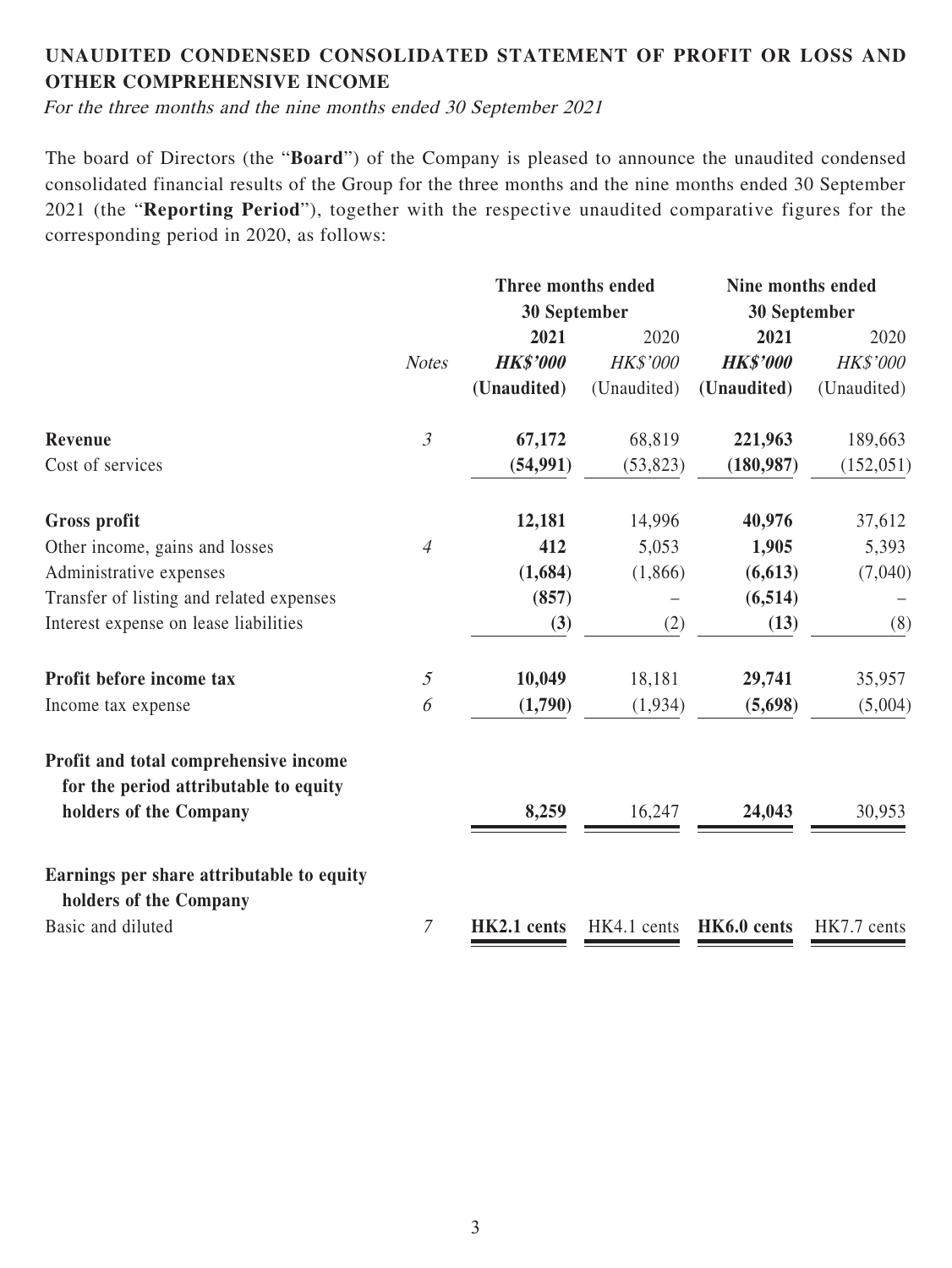# **UNAUDITED CONDENSED CONSOLIDATED STATEMENT OF CHANGES IN EQUITY**

For the nine months ended 30 September 2021

|                                                                      | <b>Share</b><br>capital<br><b>HK\$'000</b> | <b>Share</b><br>premium<br><b>HK\$'000</b> | Capital<br>reserve<br><b>HK\$'000</b> | <b>Retained</b><br>earnings<br><b>HK\$'000</b> | <b>Total</b><br><b>HK\$'000</b> |
|----------------------------------------------------------------------|--------------------------------------------|--------------------------------------------|---------------------------------------|------------------------------------------------|---------------------------------|
| At 1 January 2020 (Audited)                                          | 4,000                                      | 50,084                                     | 1                                     | 33,427                                         | 87,512                          |
| Profit and total comprehensive income<br>for the period              |                                            |                                            |                                       | 30,953                                         | 30,953                          |
| At 30 September 2020 (Unaudited)                                     | 4,000                                      | 50,084                                     |                                       | 64,380                                         | 118,465                         |
| At 1 January 2021 (Audited)<br>Profit and total comprehensive income | 4,000                                      | 50,084                                     | 1                                     | 72,777                                         | 126,862                         |
| for the period                                                       |                                            |                                            |                                       | 24,043                                         | 24,043                          |
| At 30 September 2021 (Unaudited)                                     | 4,000                                      | 50,084                                     |                                       | 96,820                                         | 150,905                         |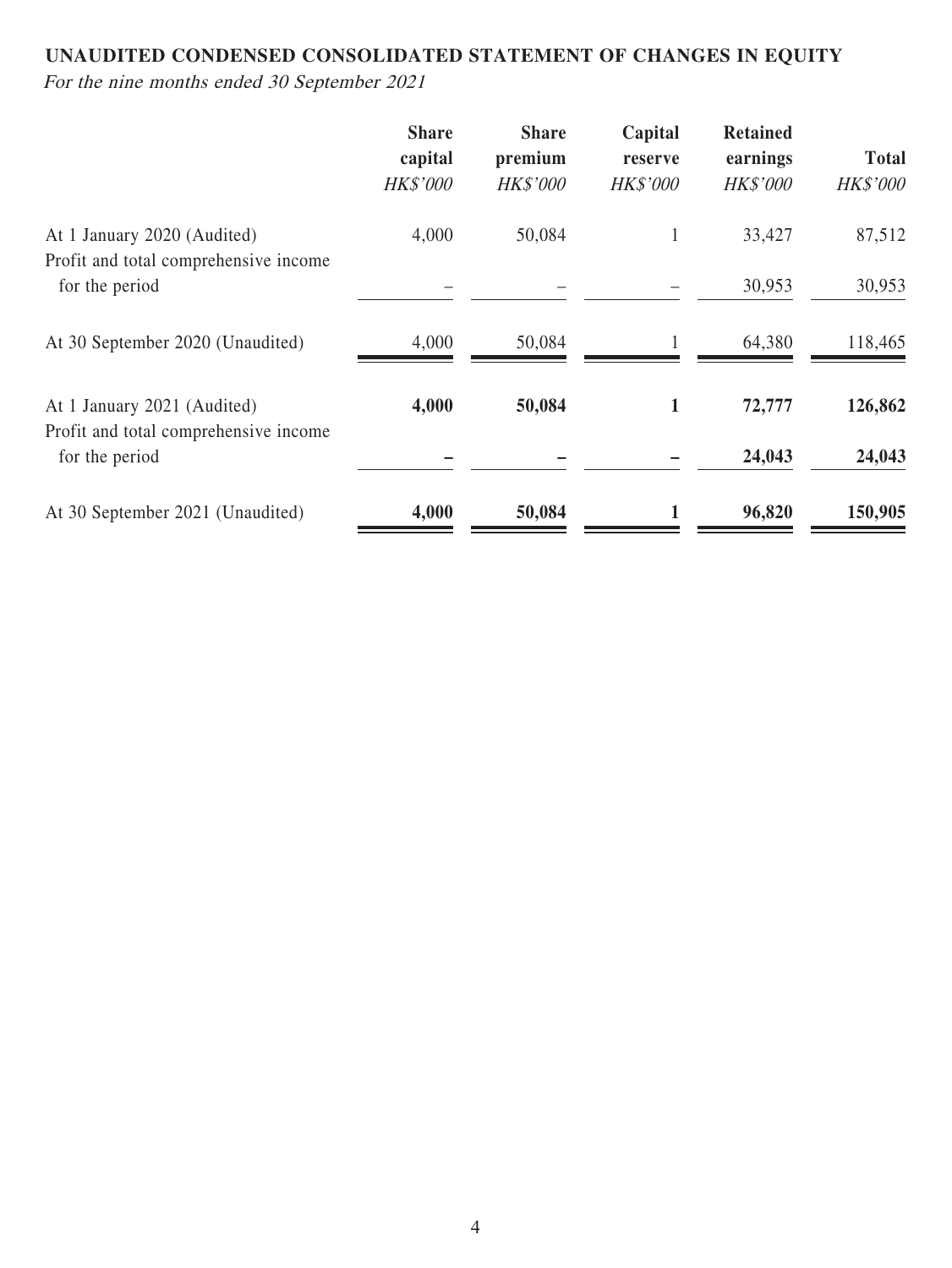#### **NOTES TO THE UNAUDITED CONDENSED CONSOLIDATED FINANCIAL STATEMENTS**

For the nine months ended 30 September 2021

#### **1. GENERAL INFORMATION**

Maxicity Holdings Limited was incorporated as an exempted company with limited liability in the Cayman Islands under the Companies Act of the Cayman Islands on 30 January 2019. The addresses of the Company's registered office and principal place of business are Cricket Square, Hutchins Drive, P.O. Box 2681, Grand Cayman, KY1-1111, Cayman Islands. With effect from 2 September 2020, the address of principal place of business of the Company has been changed to Unit 1A, 6/F, Harbour Crystal Centre, 100 Granville Road, Tsim Sha Tsui, Hong Kong from Room 2302- 2303, 23/F., Omega Plaza, 32-34A Dundas Street, Mongkok, Hong Kong.

The Company's shares (the "**Shares**") are listed on the GEM of the Stock Exchange on 13 December 2019 (the "**Listing**").

The Company is an investment holding company. The Company and its subsidiaries are principally engaged in undertaking slope works in Hong Kong. The Company's immediate and ultimate holding company is Good Hill Investment Limited ("**Good Hill**"), a company incorporated in the British Virgin Islands (the "**BVI**"). The ultimate controlling shareholders of the Group are Mr. Sieh Shing Kee ("**Mr. Sieh**") and Mr. Ho Ka Ki ("**Mr. Ho**") (collectively, the "**Controlling Shareholders**").

The condensed consolidated financial statements of the Group for the nine months ended 30 September 2021 (the "**Condensed Consolidated Financial Statements**") are unaudited, but have been reviewed by the audit committee of the Company. The Condensed Consolidated Financial Statements were approved and authorised for issue by the Directors on 10 November 2021.

#### **2. BASIS OF PREPARATION**

#### **2.1 General**

The Condensed Consolidated Financial Statements for the nine months ended 30 September 2021 have been prepared in accordance with the applicable disclosure requirements of the Rules Governing the Listing of Securities on the GEM of the Stock Exchange and Hong Kong Financial Reporting Standards ("**HKFRSs**") issued by Hong Kong Institute of Certified Public Accountants. The Condensed Consolidated Financial Statements do not include all of the information and disclosures required for a full set of financial statements prepared in accordance with HKFRSs and should be read in conjunction with the annual consolidated financial statements of the Group for the year ended 31 December 2020.

The Condensed Consolidated Financial Statements have been prepared under the historical cost basis. The Condensed Consolidated Financial Statements are presented in Hong Kong dollars ("**HK\$**"), which is also the functional currency of the Company and its subsidiaries, and all values are rounded to the nearest thousand ("**HK\$'000**"), except where otherwise indicated.

The Condensed Consolidated Financial Statements have been prepared in accordance with the accounting policies adopted in the Group's annual financial statements for the year ended 31 December 2020, except for the adoption of the new and amended HKFRSs effective as of January 2021.

The preparation of the Condensed Consolidated Financial Statements is in conformity with the HKFRSs requirements in the use of certain critical accounting estimates. The HKFRSs also require the management to exercise their judgements in the process of applying the Group's accounting policies.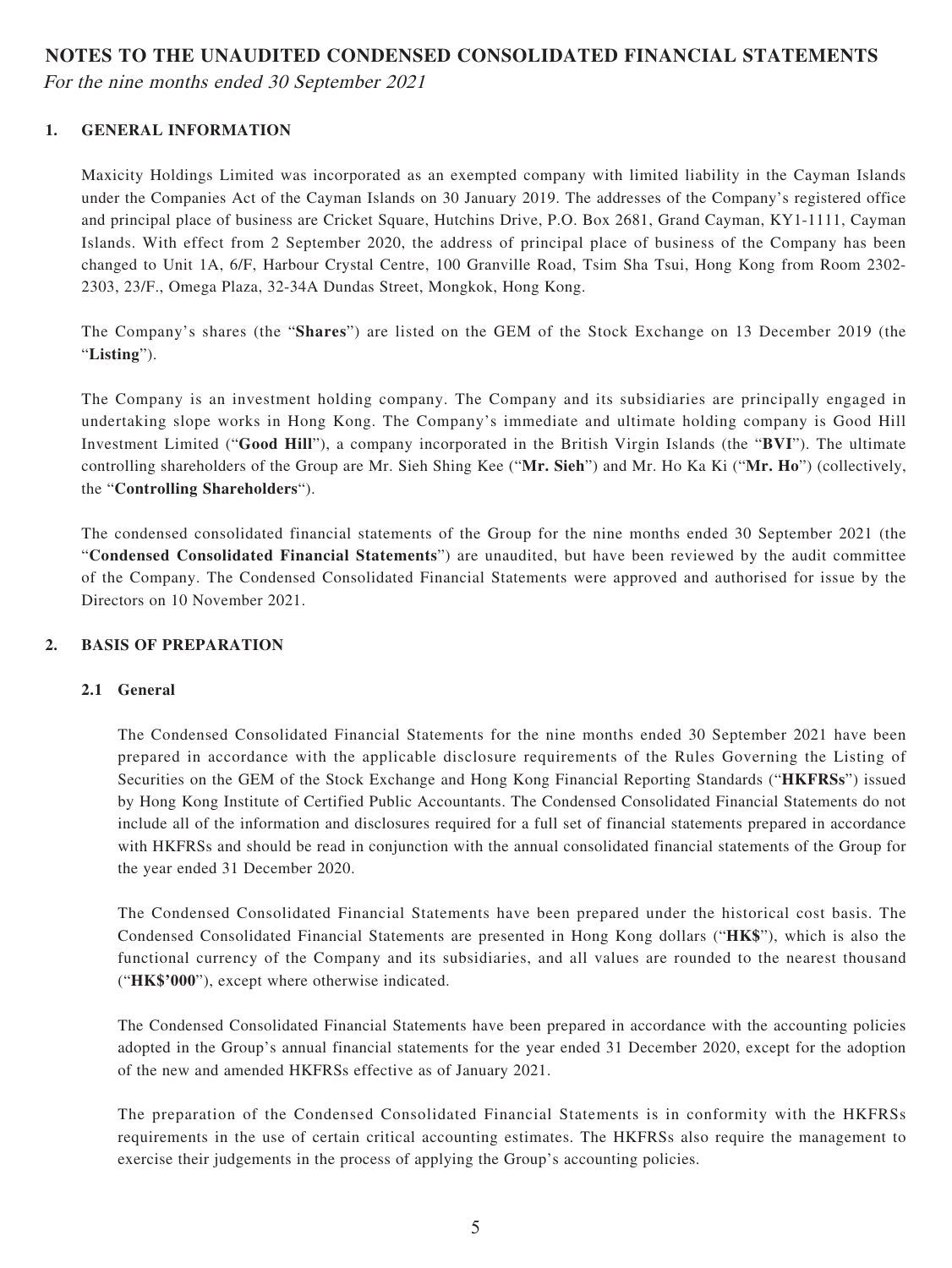#### **3. REVENUE**

The Group's principal activities are disclosed in note 1 to the unaudited Condensed Consolidated Financial Statements. Revenue represents income arising on the provision of slope works to external customers. The Group's revenue is recognised over time.

|                          | Three months ended<br>30 September |                 | Nine months ended<br>30 September |             |  |
|--------------------------|------------------------------------|-----------------|-----------------------------------|-------------|--|
|                          | 2021                               | 2020            | 2021                              | 2020        |  |
|                          | <b>HK\$'000</b>                    | <b>HK\$'000</b> | <b>HK\$'000</b>                   | HK\$'000    |  |
|                          | (Unaudited)                        | (Unaudited)     | (Unaudited)                       | (Unaudited) |  |
| Provision of slope works |                                    |                 |                                   |             |  |
| Public sector projects   | 58,299                             | 56,481          | 197,477                           | 167,906     |  |
| Private sector projects  | 8,873                              | 12,338          | 24,486                            | 21,757      |  |
|                          | 67,172                             | 68.819          | 221,963                           | 189,663     |  |

#### **4. OTHER INCOME, GAINS AND LOSSES**

|                                            | Three months ended<br>30 September |                 | Nine months ended<br>30 September |                 |
|--------------------------------------------|------------------------------------|-----------------|-----------------------------------|-----------------|
|                                            |                                    |                 |                                   |                 |
|                                            | 2021                               | 2020            | 2021                              | 2020            |
|                                            | <b>HK\$'000</b>                    | <b>HK\$'000</b> | <b>HK\$'000</b>                   | <b>HK\$'000</b> |
|                                            | (Unaudited)                        | (Unaudited)     | (Unaudited)                       | (Unaudited)     |
| Bank interest income                       | 15                                 | 65              | 65                                | 325             |
| Gain (Loss) on disposal of property, plant |                                    |                 |                                   |                 |
| and equipment                              | 3                                  | (5)             | 117                               | (5)             |
| Government grant (note)                    |                                    | 4,912           | 1,321                             | 4,991           |
| Sundry income                              | 394                                | 81              | 402                               | 82              |
|                                            | 412                                | 5,053           | 1,905                             | 5,393           |
|                                            |                                    |                 |                                   |                 |

#### Note:

During the nine months ended 30 September 2021, the Group recognised the subsidies of approximately HK\$1.3 million (nine months ended 30 September 2020: HK\$5.0 million) provided by the Government of Hong Kong Special Administrative Region as part of the relief measures on COVID-19 pandemic.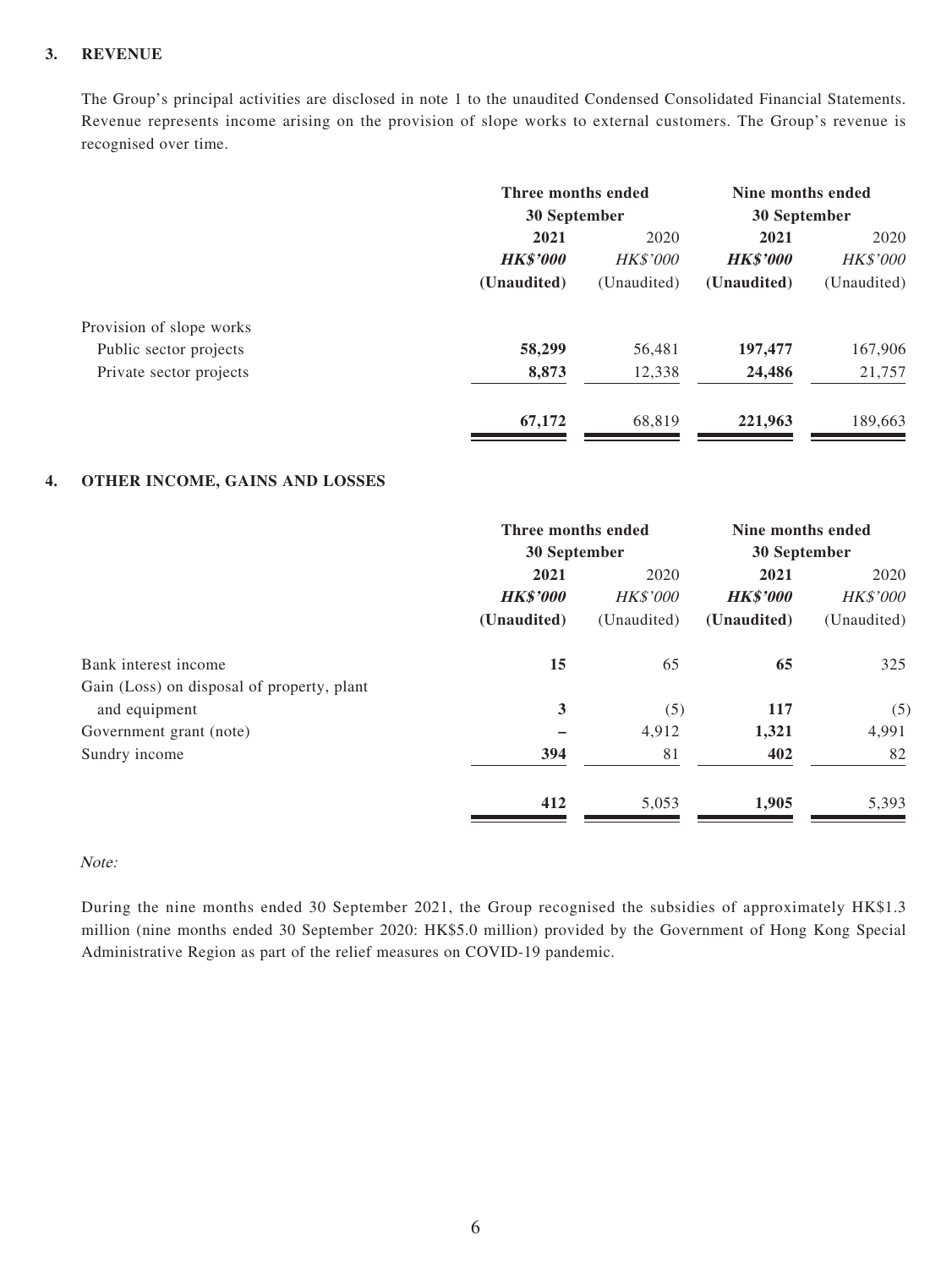|                                                    | Three months ended<br>30 September |                 | Nine months ended<br>30 September |                 |  |
|----------------------------------------------------|------------------------------------|-----------------|-----------------------------------|-----------------|--|
|                                                    | 2021                               | 2020            | 2021                              | 2020            |  |
|                                                    | <b>HK\$'000</b>                    | <b>HK\$'000</b> | <b>HK\$'000</b>                   | <b>HK\$'000</b> |  |
|                                                    | (Unaudited)                        | (Unaudited)     | (Unaudited)                       | (Unaudited)     |  |
| Profit before income tax is stated after charging: |                                    |                 |                                   |                 |  |
| Depreciations, included in                         |                                    |                 |                                   |                 |  |
| Cost of service                                    |                                    |                 |                                   |                 |  |
| - owned assets                                     | 390                                | 335             | 1,170                             | 833             |  |
| Administrative expenses                            |                                    |                 |                                   |                 |  |
| - owned assets                                     | 8                                  | 14              | 24                                | 41              |  |
| - right-of-use assets                              | 63                                 | 106             | 188                               | 359             |  |
|                                                    | 461                                | 455             | 1,382                             | 1,233           |  |
| Auditor's remuneration                             | 150                                | 150             | 450                               | 450             |  |

#### **6. INCOME TAX EXPENSES**

| Three months ended |                 | Nine months ended |                 |
|--------------------|-----------------|-------------------|-----------------|
|                    |                 | 30 September      |                 |
| 2021               | 2020            | 2021              | 2020            |
| <b>HK\$'000</b>    | <b>HK\$'000</b> | <b>HK\$'000</b>   | <b>HK\$'000</b> |
| (Unaudited)        | (Unaudited)     | (Unaudited)       | (Unaudited)     |
|                    |                 |                   |                 |
| 1,746              | 1,800           | 5,721             | 4,700           |
| 44                 | 134             | (23)              | 304             |
| 1,790              | 1,934           | 5,698             | 5,004           |
|                    |                 | 30 September      |                 |

The Group is subject to income tax on an entity basis on profits arising in or derived from the jurisdictions in which members of the Group are domiciled and operate.

Pursuant to the rules and regulations of the Cayman Islands and the BVI, the Group is not subject to any income tax in the Cayman Islands and the BVI.

Under the two-tiered profits tax rates regime, the first HK\$2.0 million of profits of qualifying corporations will be taxed at 8.25%, and profits above HK\$2.0 million will be taxed at 16.5%.

For the nine months ended 30 September 2021 and 2020, Hong Kong Profits Tax of A-City Workshop Limited ("**A-City Workshop**"), a subsidiary of the Group, is calculated in accordance with the two-tiered profits tax rates regime. Profit tax of other group entities continue to be taxed at the flat rate of 16.5%.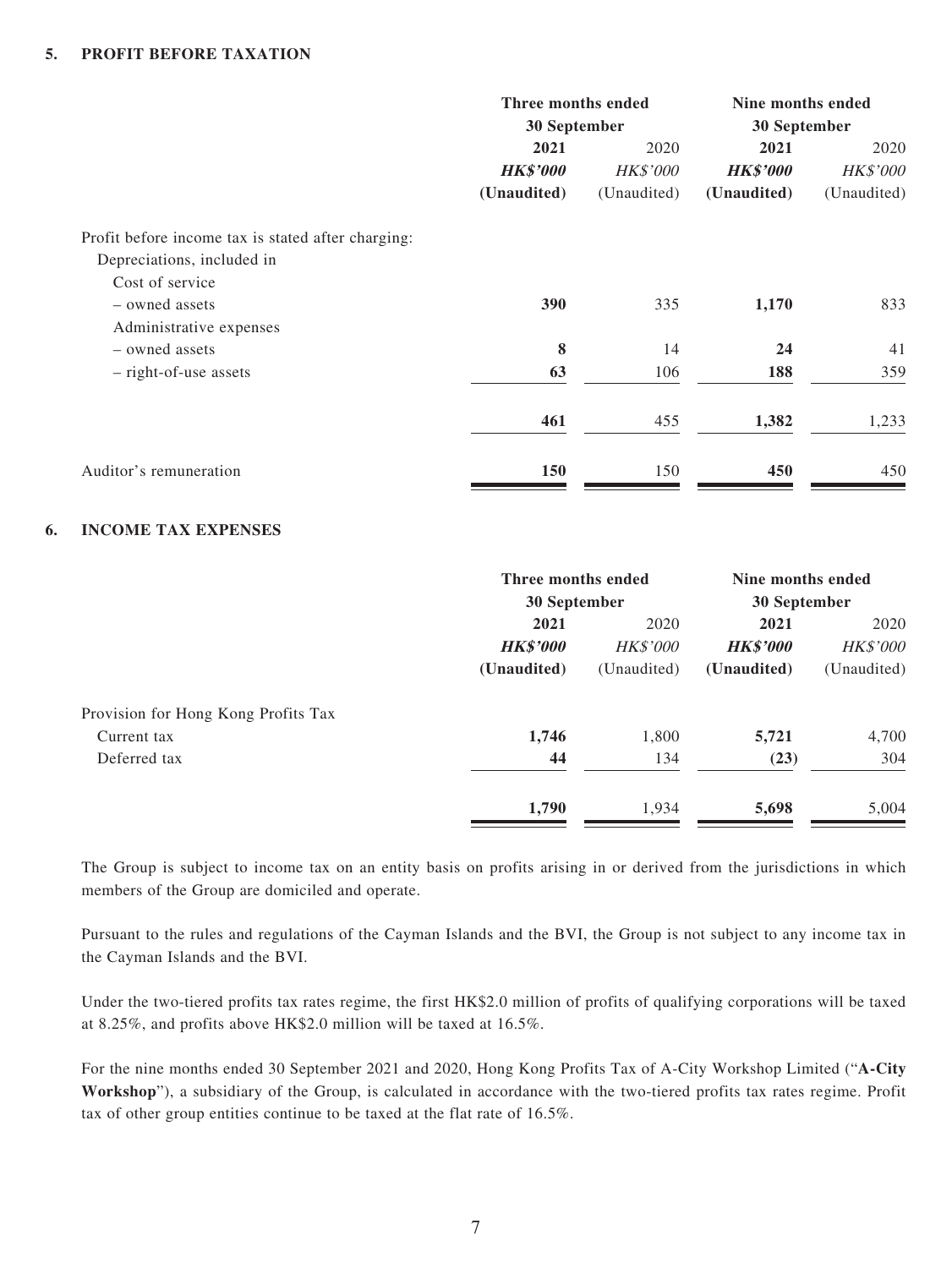#### **7. EARNINGS PER SHARE**

|                                                                                                           | Three months ended<br>30 September |                 | Nine months ended<br>30 September |                 |
|-----------------------------------------------------------------------------------------------------------|------------------------------------|-----------------|-----------------------------------|-----------------|
|                                                                                                           | 2021                               | 2020            | 2021<br>2020                      |                 |
|                                                                                                           | <b>HK\$'000</b>                    | <i>HK\$'000</i> | <b>HK\$'000</b>                   | <b>HK\$'000</b> |
|                                                                                                           | (Unaudited)                        | (Unaudited)     | (Unaudited)                       | (Unaudited)     |
| Earnings for the purpose of calculating basic<br>earnings per share (profit for the period)<br>(HK\$'000) | 8,259                              | 16.247          | 24,043                            | 30,953          |
|                                                                                                           |                                    |                 |                                   |                 |
| Weighted average number of ordinary shares                                                                |                                    |                 |                                   |                 |
| for the purpose of calculating basic earnings                                                             |                                    |                 |                                   |                 |
| per share (in thousand)                                                                                   | 400,000                            | 400,000         | 400,000                           | 400,000         |

There were no dilutive potential ordinary shares during the nine months ended 30 September 2021 and 2020 and therefore, diluted earnings per share equals to basic earnings per share.

#### **8. DIVIDEND**

The Directors of the Company do not recommend the payment of any dividend in respect of the period for the nine months ended 30 September 2021 (nine months ended 30 September 2020: Nil).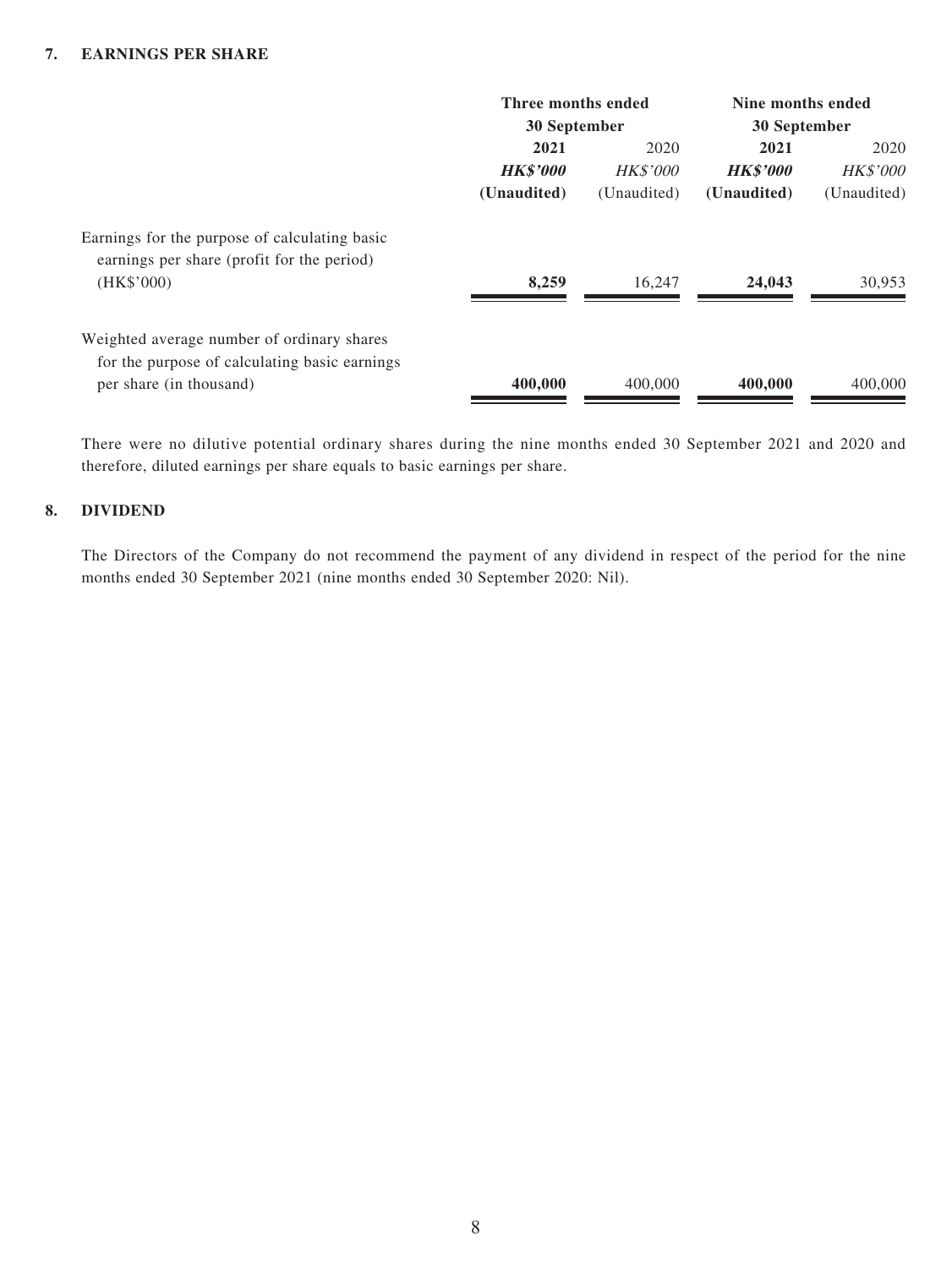#### **MANAGEMENT'S DISCUSSION AND ANALYSIS**

#### **BUSINESS REVIEW**

The Group is a slope works contractor in Hong Kong. The slope works undertaken by the Group generally involve landslip preventive and remedial works for improving or maintaining the stability of slopes and/or retaining walls. The Group is experienced in undertaking different kinds of slope works which mainly comprise (i) drilling and installation of soil nails; (ii) construction of retaining walls; (iii) installation of debris flow protection rigid barriers ; (iv) construction of flexible barrier system; (v) installation of raking drains; (vi) installation of wire meshes and mats for erosion control; (vii) construction of concrete maintenance stairway/access; and (viii) landscape soft works and establishment works. A-City Workshop, the Group's principal operating subsidiary, is registered under the Buildings Ordinance as a Registered General Building Contractor and a Registered Specialist Contractor under the sub-register of "site formation works" category. A-City Workshop is also registered as a Registered Specialist Trade Contractors for reinforcement bar fixing, concreting form work and concreting and registered as a Registered Subcontractor for earth work and geotechnical works under Registered Specialist Trade Contractor Scheme in Construction Industry Council. On 18 June 2020, A-City Workshop was approved and was registered as a probationary contractor on the List of Approved Specialist Contractors for Public Works maintained by the Development Bureau under the category of "Landslip preventive/remedial works to slopes/retaining walls" ("**Approved Specialist Contractors**").

#### **PROSPECTS**

The Shares were listed on the GEM on 13 December 2019 (the "**Listing Date**"). Net proceeds from the Listing were approximately HK\$37.1 million after deduction of the underwriting commission and relevant listing expenses. The Group utilised the fund for satisfying the requirements of working capital and machineries stated in the application of Approved Specialist Contractors. In addition, we applied the fund for our staff recruitment on new projects. All net proceeds from the Listing has been fully utilised as at 30 September 2021.

We believe that such registration will significantly enhance our market position and facilitate us to expand our market share in the slope works industry in Hong Kong. Our right to tender public slope works directly from the Government of Hong Kong Special Administrative Region can provide more business opportunities and better position for us to capture the forecasted growth in public slope works.

In view of the outbreak of the Epidemic in Hong Kong since January 2020, the Group has implemented measures, including frequent cleaning with disinfectant, ensuring all staffs wear face masks at work, and conducting body temperature test, etc., to protect the health and safety of the employees. We will continue to closely monitor the development of the Epidemic and use every effort on epidemic prevention and control during our daily operations. Our Directors believe that Epidemic will not have significant impact on the Group's continuing business operations.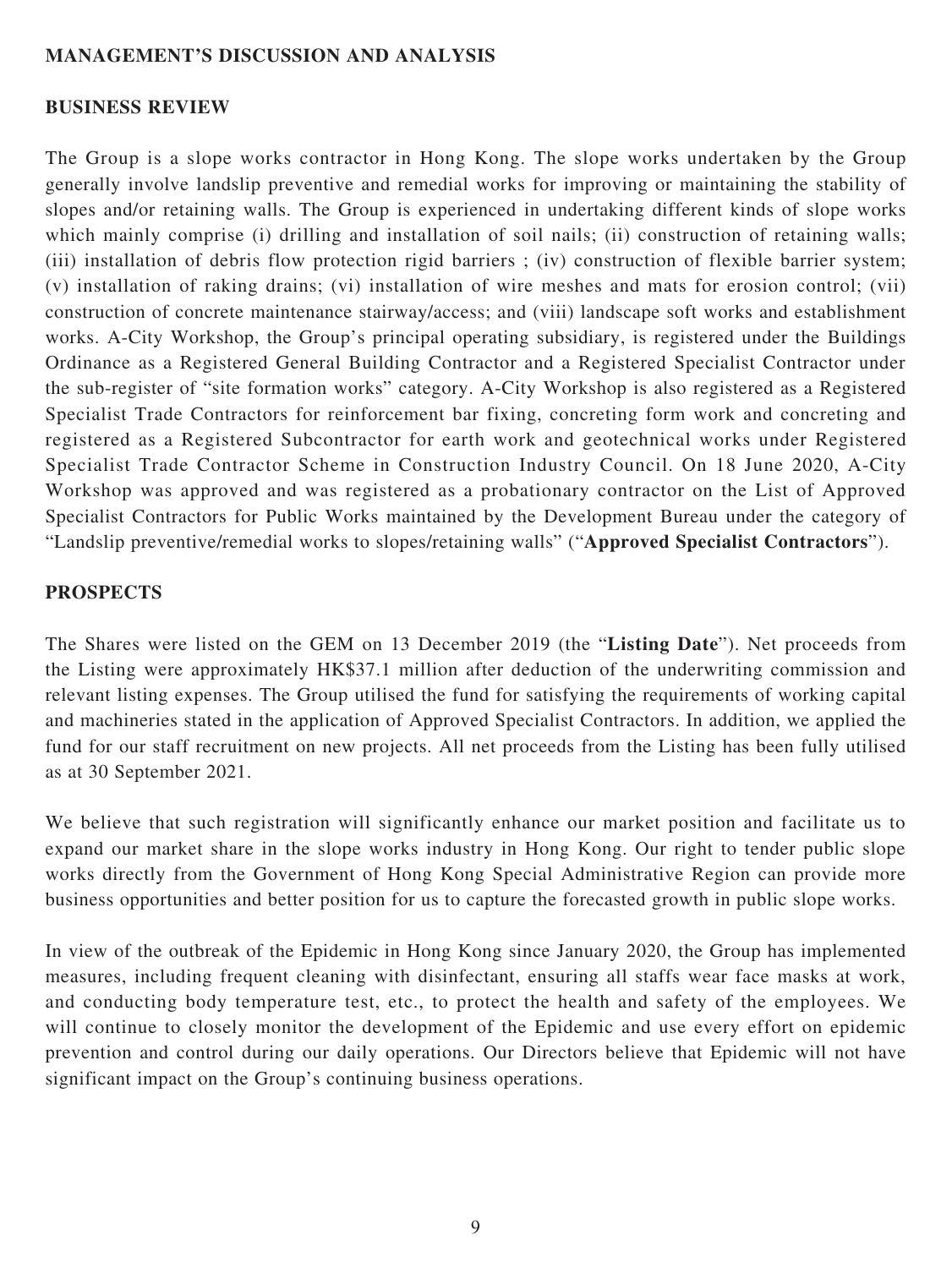### **FINANCIAL REVIEW**

#### **Revenue**

Our revenue increased from approximately HK\$189.7 million for the nine months ended 30 September 2020 to approximately HK\$222.0 million for the nine months ended 30 September 2021, representing an increase of approximately HK\$32.3 million or 17.0%. Our revenue increased primarily due to the increase in the number of projects with revenue contributed to our Group during the nine months ended 30 September 2021 and an increase in our revenue derived from the relatively larger scale projects (i.e., projects with revenue recognised HK\$5.0 million to below HK\$10.0 million).

Number of projects with revenue contributions:

|                         | Nine months ended 30 September |      |  |
|-------------------------|--------------------------------|------|--|
|                         | 2021                           | 2020 |  |
| Public sector projects  | 18                             | 15   |  |
| Private sector projects | 13                             |      |  |
| Total                   | 31                             | 26   |  |

Revenue recognised:

|                                           | Nine months ended 30 September |      |  |
|-------------------------------------------|--------------------------------|------|--|
|                                           | 2021                           | 2020 |  |
| HK\$10.0 million or above                 | 6                              | 7    |  |
| HK\$5.0 million to below HK\$10.0 million | 5                              | 2    |  |
| HK\$1.0 million to below HK\$5.0 million  | 9                              | 6    |  |
| Below HK\$1.0 million                     | 11                             | 11   |  |
| Total                                     | 31                             | 26   |  |

#### **Cost of Services**

Cost of services increased by approximately HK\$28.9 million, or 19.0%, from approximately HK\$152.1 million for the nine months ended 30 September 2020 to approximately HK\$181.0 million for the nine months ended 30 September 2021. Such increase in cost of services was generally in line with the increase in revenue.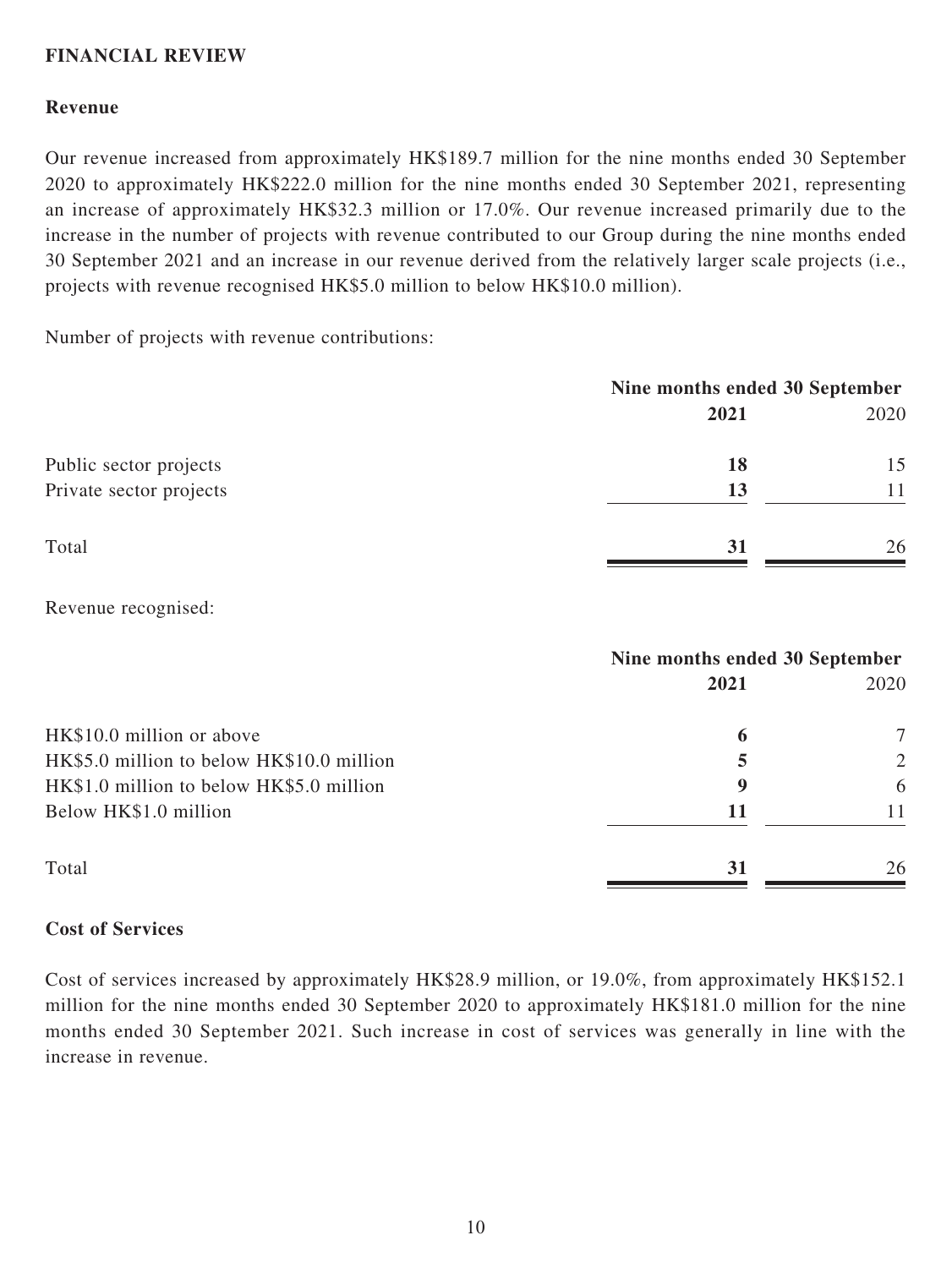#### **Gross Profit and Gross Profit Margin**

Gross profit increased by approximately HK\$3.4 million, or 8.9%, from approximately HK\$37.6 million for the nine months ended 30 September 2020 to approximately HK\$41.0 million for the nine months ended 30 September 2021. Our gross profit margin decreased from approximately 19.8% for the nine months ended 30 September 2020 to approximately 18.5% for the nine months ended 30 September 2021 due to increase in revenue contributed by certain small scale projects with higher profit margin.

#### **Other Income, Gains and Losses**

Other income, gains and losses decreased significantly by approximately HK\$3.5 million, or 64.7%. Such significant decrease was mainly due to the decrease in government grant received by the Group in relation to the Employment Support Scheme during the nine months ended 30 September 2021.

### **Administrative Expenses**

Administrative expenses decreased by approximately HK\$0.4 million or 6.1% from approximately HK\$7.0 million for the nine months ended 30 September 2020 to approximately HK\$6.6 million for the nine months ended 30 September 2021. The decrease in administrative expense was mainly contributed by the decrease in staff bonus.

### **Transfer of Listing and Related Expenses**

Transfer of listing and related expenses increased significantly by approximately HK\$6.5 million during the nine months ended 30 September 2021, which was attributable to the proposed transfer of listing of the Company's shares from GEM to Main Board of the Stock Exchange during the nine months ended 30 September 2021.

#### **Income Tax Expenses**

Income tax expenses increased by approximately HK\$0.7 million or 13.9% from approximately HK\$5.0 million for the nine months ended 30 September 2020 to approximately HK\$5.7 million for the nine months ended 30 September 2021. The increase in the income tax expense was in line with the increase in profits before income tax (excluding transfer of listing and related expenses and government grants received from Employment Support Scheme) as a result of the increase in our revenue and gross profit.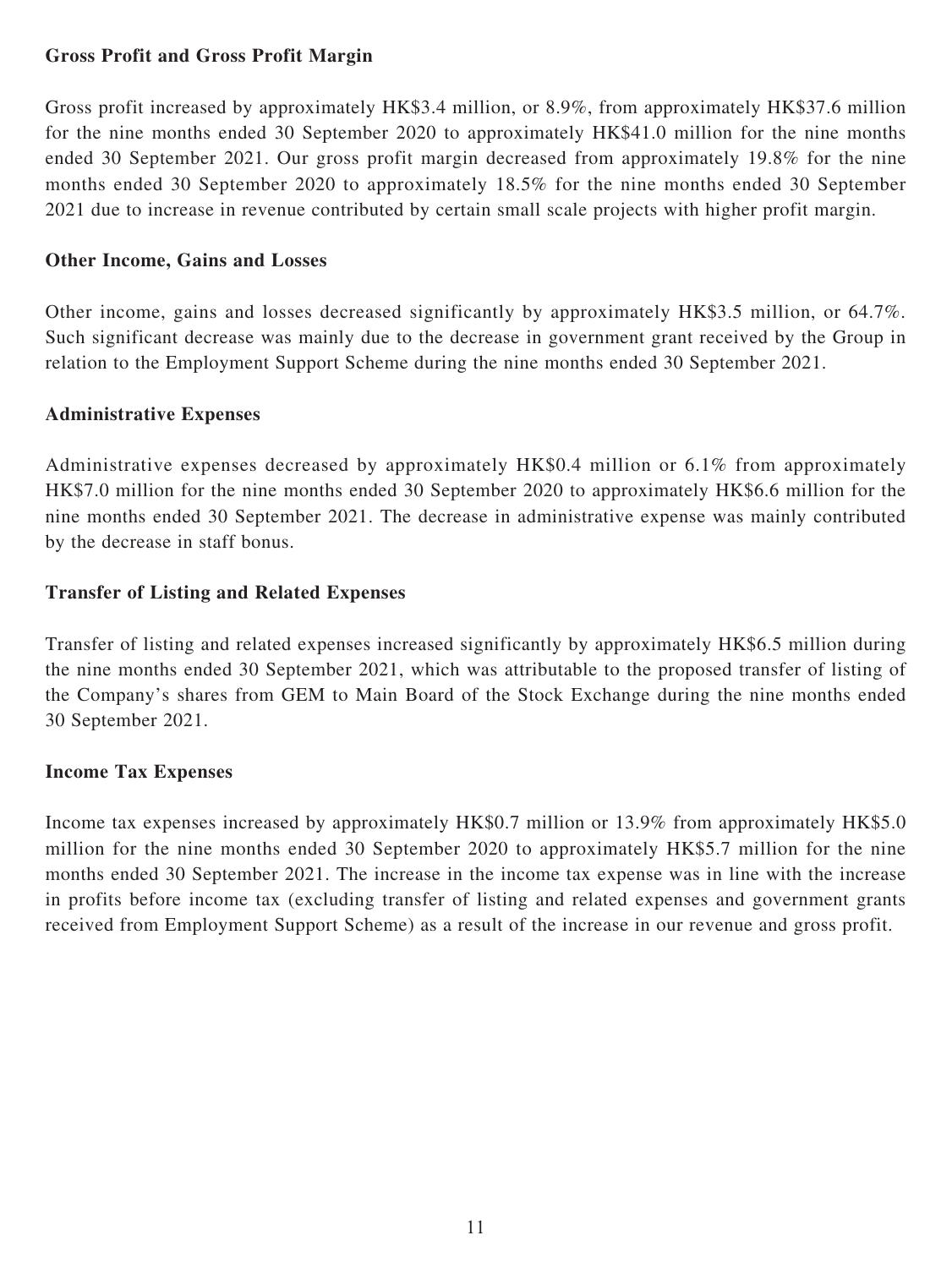### **Profit and Total Comprehensive Income for the Period**

Profit and total comprehensive income decreased from approximately HK\$31.0 million for the nine months ended 30 September 2020 to approximately HK\$24.0 million for the nine months ended 30 September 2021, representing a decrease of approximately HK\$6.9 million or 22.3%. Such decrease was mainly attributable to the increase in transfer of listing and related expenses for the nine months ended 30 September 2021 as mentioned above as compared to the nine months ended 30 September 2020. Our adjusted profit and total comprehensive income attributable to equity holders of the Company (excluding transfer of listing and related expenses and government grants received from Employment Support Scheme) for the nine months ended 30 September 2021 amounted to approximately HK\$29.2 million, which increased by approximately HK\$3.3 million or 12.6% as compared with HK\$26.0 million for the nine months ended 30 September 2020.

### **USE OF PROCEEDS**

The net proceeds from the Listing (after deducting the underwriting fees and other listing expenses borne by the Company) amounted to approximately HK\$37.1 million. After the Listing, a part of these proceeds have been applied for the purposes as set out in the section headed the "Future Plans And Use of Proceeds" in the prospectus of the Company dated 30 November 2019 (the "**Prospectus**").

As disclosed in the Prospectus, the estimated net proceeds from the Listing, after deduction of the underwriting fees and expenses paid by the Company in connection therewith, were approximately HK\$40.0 million. The actual net proceeds received by the Company were approximately HK\$37.1 million. The Company adjusted the difference of approximately HK\$2.9 million accordingly to each business strategies in the same proportion as the original funds applied as shown in the Prospectus. The adjusted net proceeds is shown as below:

|                                                                | <b>Estimated net</b><br>proceeds<br>HK\$ million | <b>Actual net</b><br>proceeds<br>HK\$ million |
|----------------------------------------------------------------|--------------------------------------------------|-----------------------------------------------|
|                                                                |                                                  |                                               |
| Strengthening our manpower by recruiting additional staff      | 11.3                                             | 10.5                                          |
| Acquisition of additional machinery                            | 4.7                                              | 4.4                                           |
| Increasing our reserve for financing the issue of performance  |                                                  |                                               |
| guarantees in favour of our customers                          | 2.0                                              | 1.8                                           |
| Maintaining the specific working capital required for being an |                                                  |                                               |
| Approved Specialist Contractor                                 | 22.0                                             | 20.4                                          |
| Total                                                          | 40.0                                             | 37.1                                          |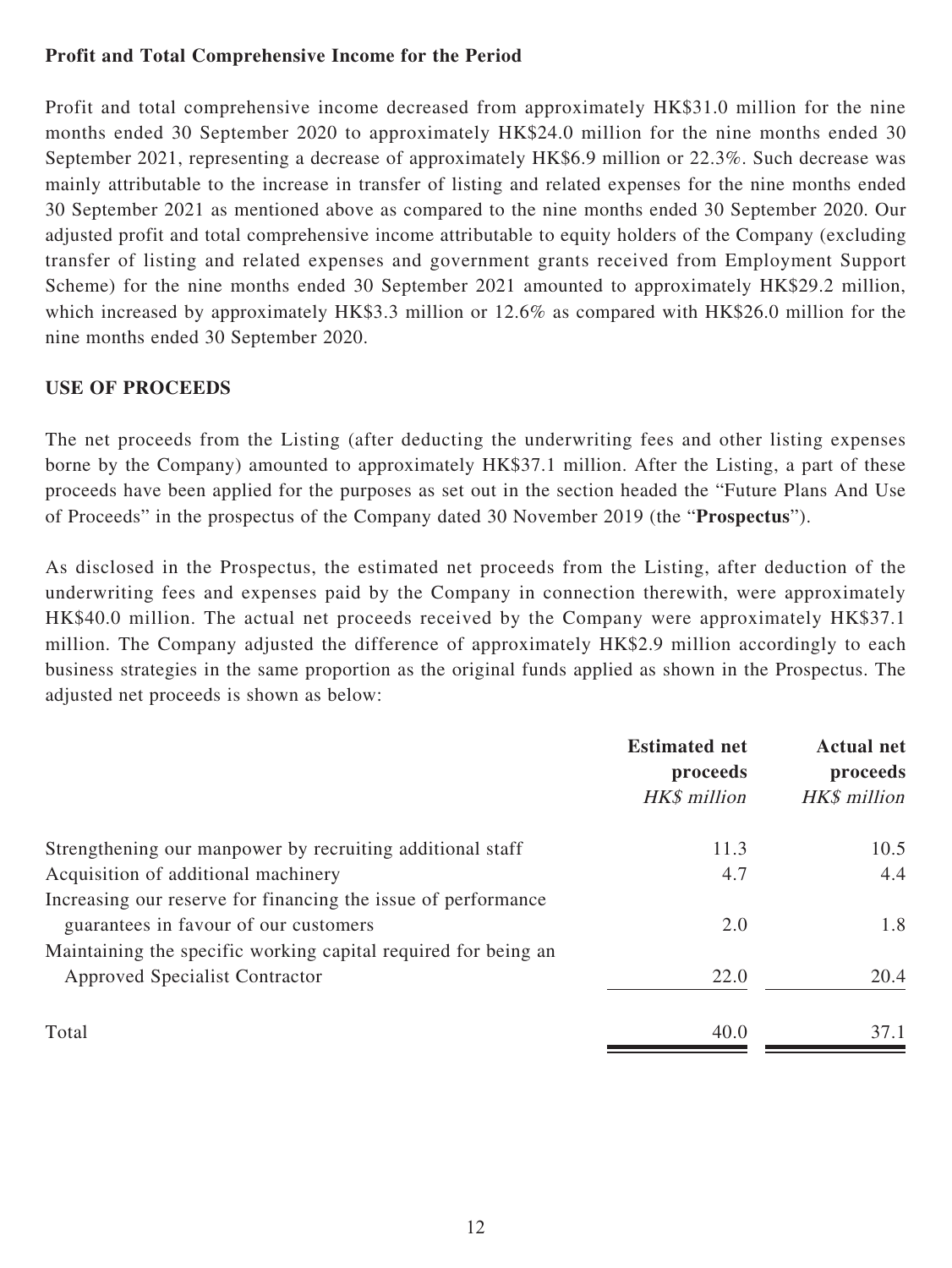An analysis of the planned usage of net proceeds as stated in the Prospectus and the actual utilisation of the net proceeds from the Listing Date up to 30 September 2021 are set out as below:

|                                                                        | <b>Strengthening</b><br>our manpower                     | <b>Acquisition</b>                                | <b>Increasing our</b><br>reserve for<br>financing the<br>issue of<br>performance<br>guarantees in | <b>Maintaining</b><br>the specific<br>working<br>capital<br>required for<br>being an<br>Approved |                              |
|------------------------------------------------------------------------|----------------------------------------------------------|---------------------------------------------------|---------------------------------------------------------------------------------------------------|--------------------------------------------------------------------------------------------------|------------------------------|
| Period                                                                 | by recruiting<br>additional staff<br><b>HK\$</b> million | of additional<br>machinery<br><b>HK\$</b> million | favour of our<br>customers<br><b>HK\$</b> million                                                 | <b>Specialist</b><br>Contractor<br><b>HK\$</b> million                                           | Total<br><b>HK\$</b> million |
| Planned use of net proceeds<br>From Listing Date to 30 September 2021  | 11.3                                                     | 4.7                                               | 2.0                                                                                               | 22.0                                                                                             | 40.0                         |
| Adjusted use of net proceeds<br>From Listing Date to 30 September 2021 | 10.5                                                     | 4.4                                               | 1.8                                                                                               | 20.4                                                                                             | 37.1                         |
| Actual use of net proceeds<br>From Listing Date to 30 September 2021   | 10.5                                                     | 4.4                                               | 1.8                                                                                               | 20.4                                                                                             | 37.1                         |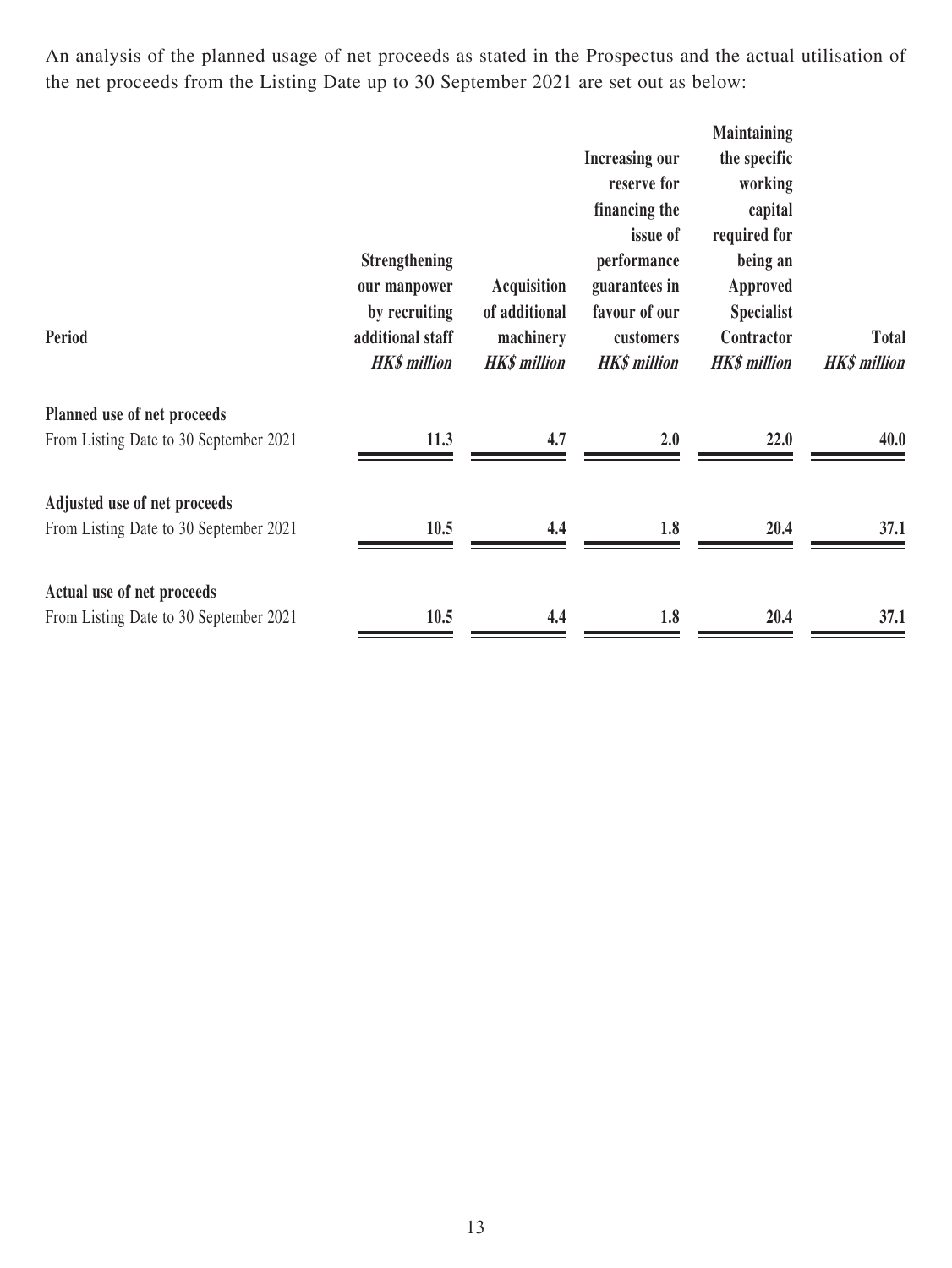### **Comparison between business objectives with actual business progress**

During the period between the Listing Date and 30 September 2021, the Group has utilised approximately HK\$37.1 million to further strengthen its market position, to increase its market share and to capture the growth in the Hong Kong slope works industry. An analysis comparing the intended business objectives as set out in the Prospectus with the Group's actual business progress for the period from the Listing Date to 30 September 2021 is set out below:

| <b>Business strategies as stated</b><br>in the Prospectus                                                    | Implementation activity up to<br>30 September 2021 as stated in<br>the Prospectus                                                                                                                                                                                                     | Actual business progress up to<br>30 September 2021                                                                                                                                                                                   |
|--------------------------------------------------------------------------------------------------------------|---------------------------------------------------------------------------------------------------------------------------------------------------------------------------------------------------------------------------------------------------------------------------------------|---------------------------------------------------------------------------------------------------------------------------------------------------------------------------------------------------------------------------------------|
| Strengthening our manpower<br>by recruiting additional staff                                                 | Recruit and salaries payment for<br>a project manager/site agent, a<br>site engineer, two site foremen,<br>a safety officer/supervisor, a<br>labour officer, a crane truck<br>operator, 25 site workers and 2<br>administrative staff.                                                | Recruited and paid salaries for a<br>project manager/site agent, a<br>site engineer, two site foremen,<br>a safety officer/supervisor, a<br>labour officer, a crane truck<br>operator, 25 site workers and 2<br>administrative staff. |
| Acquisition of additional<br>machinery                                                                       | Acquire four drilling rigs, three<br>grout pumps, one shotcrete<br>machine, one pneumatic drill,<br>one crane truck, four air<br>compressors, two generators<br>and five motor vehicles.                                                                                              | Acquired four drilling rigs, three<br>grout pumps, one shotcrete<br>machine, one pneumatic drill,<br>one crane truck, four air<br>compressor, two generators and<br>five motor vehicles.                                              |
| Increasing our reserve for<br>financing the issue of<br>performance guarantees in<br>favour of our customers | Increase our reserve for financing<br>the issue of performance<br>guarantees.                                                                                                                                                                                                         | It was completed in February<br>2020.                                                                                                                                                                                                 |
| Registration on Approved<br>Specialist Contractors for<br><b>Public Works</b>                                | Amount earmarked for satisfying<br>the applicable working capital<br>requirement which is used to<br>maintain a minimum working<br>capital of 10% of the combined<br>annual value of uncompleted<br>works on outstanding contracts<br>for being an Approved<br>Specialist Contractor. | Such amount was reserved.                                                                                                                                                                                                             |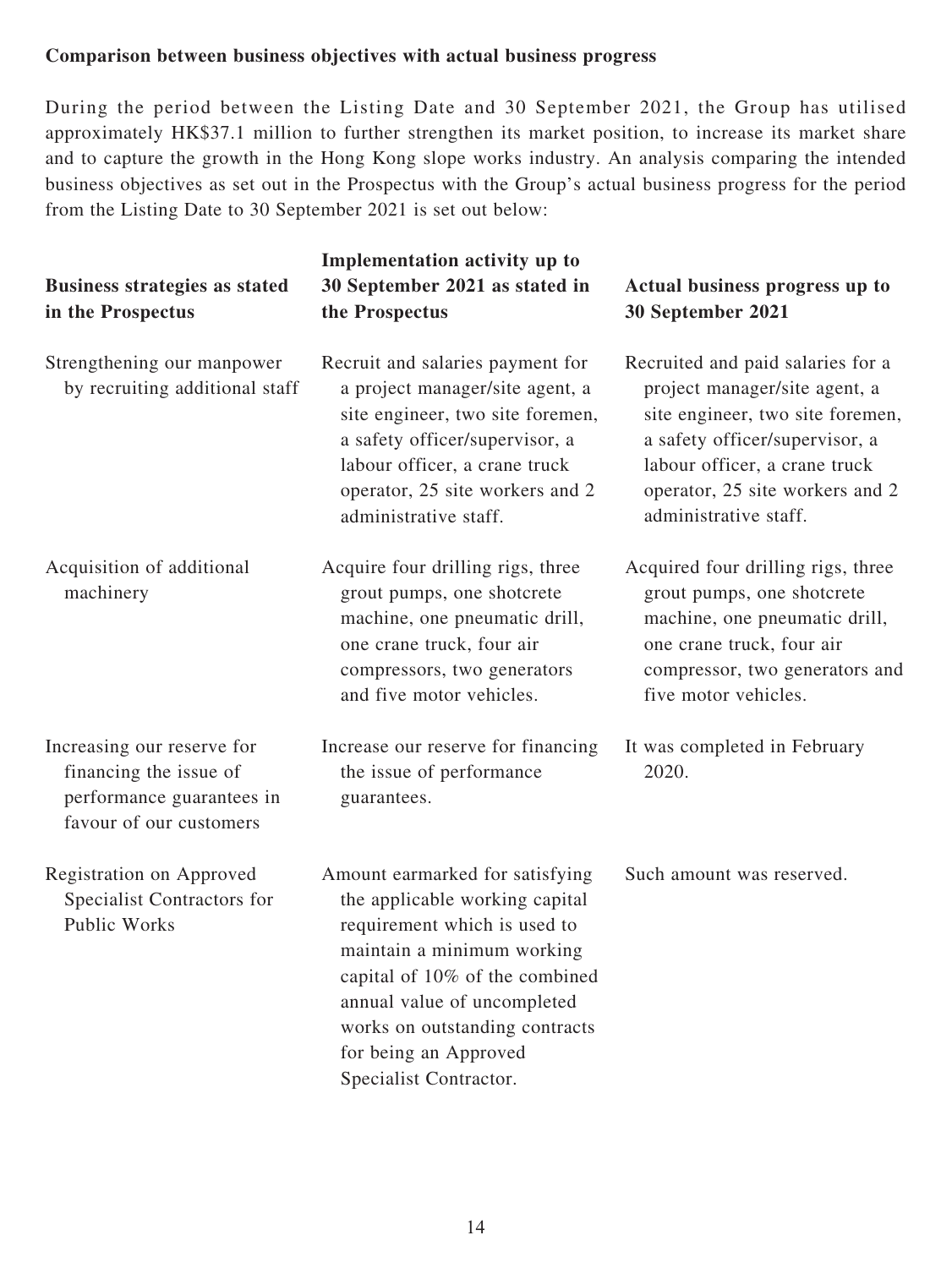### **ENVIRONMENT POLICIES AND PERFORMANCE**

The principal activity of the Group is governed by environmental laws and regulations in Hong Kong such as those relation to air pollution control and noise control as set out in the section headed "Regulatory Overview" in the Prospectus.

The Group recognises the importance of environmental protection and has implemented various environmental protection measures, such as reducing air pollutant emissions and noise assessment, in order to minimise the operation impact on the environment and natural resources.

The Group will continue to monitor the business operations in order to ensure that it does not carry any significant adverse effect on the environment and that the Group's environment protection measures are adequate to ensure compliance with all applicable laws or regulations in Hong Kong.

As at the date of this announcement, no prosecution, penalty or punishment has been imposed upon the Group for the violation of any applicable environmental laws or regulations.

#### **OTHER INFORMATION**

# **INTERESTS AND SHORT POSITIONS OF DIRECTORS AND CHIEF EXECUTIVE IN THE SHARES, UNDERLYING SHARES AND DEBENTURES OF THE COMPANY AND ITS ASSOCIATED CORPORATION**

As at 30 September 2021, the interests or short positions of each of the Directors and the chief executive of the Company in the shares, underlying shares or debentures of the Company or any associated corporation (within the meaning of Part XV of the Securities and Futures Ordinance (Chapter 571 of the Laws of Hong Kong) (the "**SFO**")) which (a) would have to be notified to the Company and the Stock Exchange pursuant to Divisions 7 and 8 of Part XV of the SFO (including interests and short positions which such Directors and chief executives of the Company were taken or deemed to have under such provisions of the SFO); or (b) would be required, pursuant to Section 352 of the SFO, to be entered in the register referred to therein; or (c) would be required, pursuant to Rule 5.46 of the GEM Listing Rules relating to securities transactions by directors, to be notified to the Company and the Stock Exchange were as follows: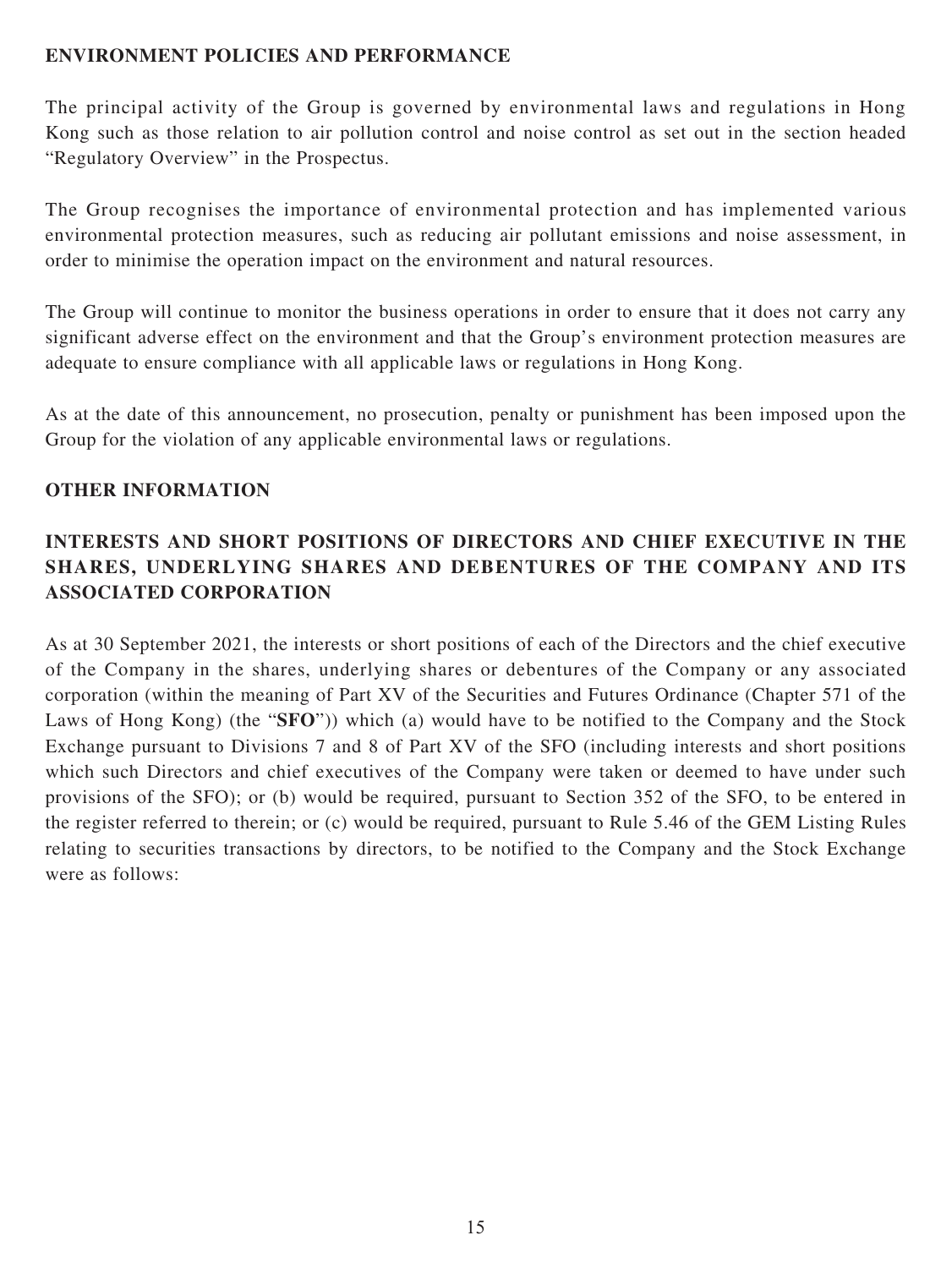**Long positions in shares and underlying shares of the Company and its associated corporation**

| <b>Names</b> of<br><b>Directors</b> | Company<br>concerned | Nature of interest/<br>holding capacity                                                  | Number of<br>Ordinary<br>shares held | Percentage of<br>interests in the<br>issued share<br>capital of<br>the Company/<br>associated<br>corporation |
|-------------------------------------|----------------------|------------------------------------------------------------------------------------------|--------------------------------------|--------------------------------------------------------------------------------------------------------------|
| Mr. Sieh                            | Company              | Interest in a controlled<br>corporation/Interests<br>held jointly with another<br>person | $300,000,000$ (L)<br>(Notes 2 and 3) | 75%<br>(Note 1)                                                                                              |
|                                     | Good Hill            | Beneficial owner                                                                         | 2(L)<br>(Notes 3)                    | 50%                                                                                                          |
| Mr. Ho                              | Company              | Interest in a controlled<br>corporation/Interests<br>held jointly with another<br>person | $300,000,000$ (L)<br>(Notes 2 and 3) | 75%<br>(Note $1$ )                                                                                           |
|                                     | Good Hill            | Beneficial owner                                                                         | 2(L)<br>(Notes 3)                    | 50%                                                                                                          |

#### Notes:

- 1. As at 30 September 2021, the Company's issued ordinary share capital was HK\$4.0 million divided into 400,000,000 shares of HK\$0.01 each.
- 2. These 300,000,000 Shares are held by Good Hill, which in turn are directly owned in equal share by each of Mr. Sieh and Mr. Ho. As such, Mr. Sieh and Mr. Ho are deemed under the SFO to be interested in the 300,000,000 Shares collectively held through Good Hill.
- 3. The letter "L" denotes the person's long position in the shares.

Save as disclosed above, as at the date of this announcement, none of the Directors or the chief executive of the Company had any interests or short positions in the shares, underlying shares or debentures of the Company or its associated corporations (within the meaning of Part XV of the SFO) which were required (i) to be notified to the Company and the Stock Exchange pursuant to Divisions 7 and 8 of Part XV of the SFO (including interests and/or short positions which they were taken or deemed to have under such provisions of the SFO); or (ii) pursuant to section 352 of the SFO, to be entered into the register required to be kept therein; or (iii) pursuant to Rules 5.46 of the GEM Listing Rules relating to securities transactions by directors to be notified to the Company and the Stock Exchange.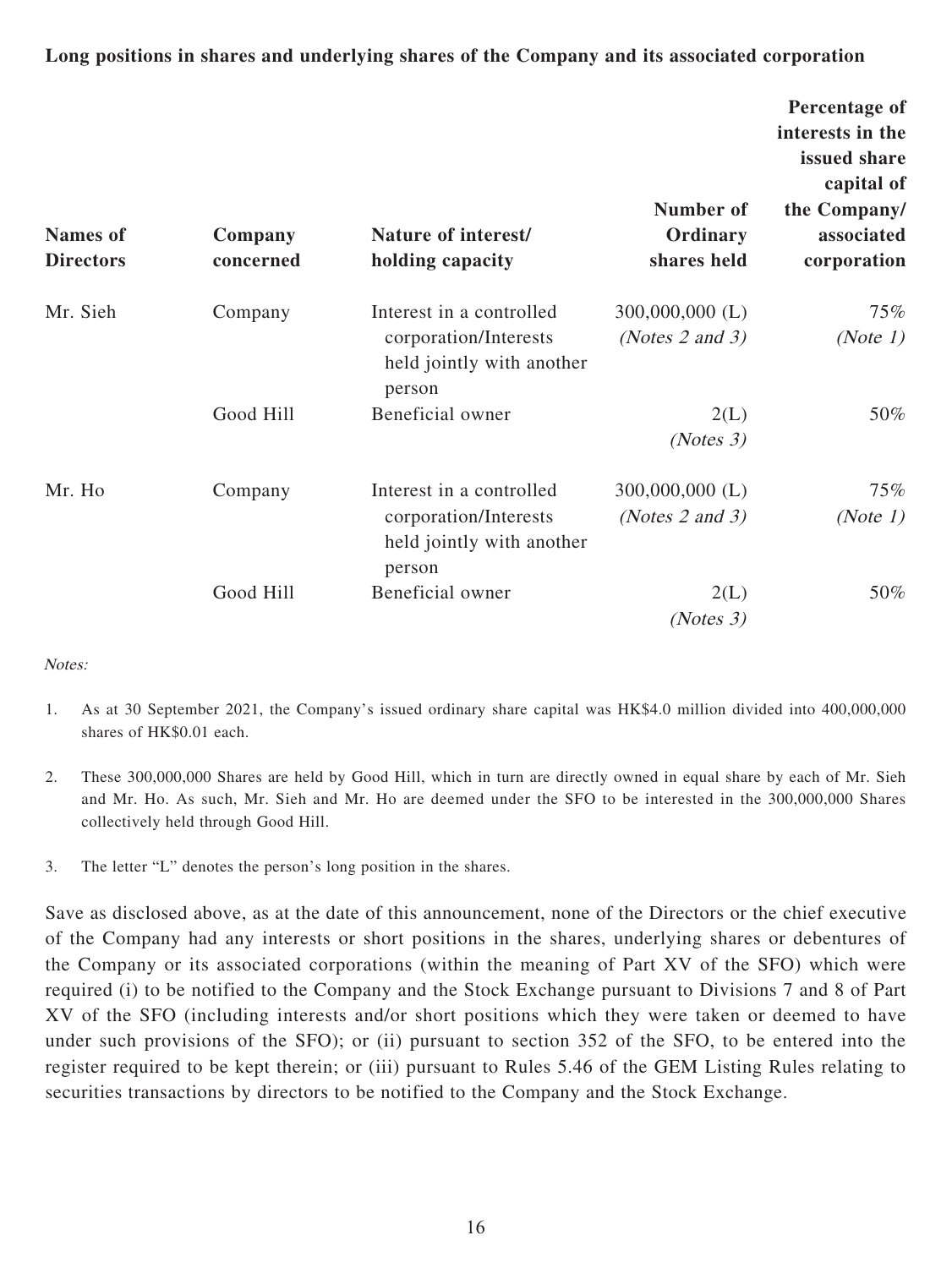# **INTERESTS AND SHORT POSITIONS OF THE SUBSTANTIAL SHAREHOLDERS AND OTHER PERSONS IN THE SHARES, UNDERLYING SHARES AND DEBENTURES OF THE COMPANY AND ITS ASSOCIATED CORPORATIONS**

As at 30 September 2021, so far as it is known to the Directors, the following persons (not being a Director or chief executive of the Company) had or were deemed to have interests in shares or underlying shares of the Company which (i) were recorded in the register required to be kept by the Company under Section 336 of the SFO, or (ii) which would fall to be disclosed under the provisions of Divisions 2 and 3 of Part XV of the SFO and the GEM Listing Rules, or (iii) who will be, directly or indirectly, be interested in 10% or more of the nominal value of any class of share capital carrying rights to vote in all circumstances at general meetings of any member of our Group.

| <b>Names of</b><br>shareholders | <b>Nature of Interest/</b><br>holding capacity | Number of<br>ordinary<br>shares held | Percentage<br>of interests<br>in the issued<br>share capital<br>of the Company<br>(Note 1) |
|---------------------------------|------------------------------------------------|--------------------------------------|--------------------------------------------------------------------------------------------|
| Good Hill                       | Beneficial owner                               | $300,000,000$ (L)                    | $75\%$                                                                                     |
|                                 |                                                | (Notes 2 and 5)                      |                                                                                            |
| Ms. Cao Hongmei                 | Interest of spouse                             | $300,000,000$ (L)                    | 75%                                                                                        |
|                                 |                                                | (Notes $3$ and $5$ )                 |                                                                                            |
| Ms. Lee Kim Kum                 | Interest of spouse                             | $300,000,000$ (L)                    | $75\%$                                                                                     |
|                                 |                                                | (Notes 4 and 5)                      |                                                                                            |

#### Notes:

- 1. As at 30 September 2021, the Company's issued ordinary share capital was HK\$4.0 million divided into 400,000,000 shares of HK\$0.01 each.
- 2. These 300,000,000 Shares are held by Good Hill, which in turn are directly owned in equal share by each of Mr. Sieh and Mr. Ho. As such, Mr. Sieh and Mr. Ho are deemed under the SFO to be interested in the 300,000,000 Shares collectively held through Good Hill.
- 3. Ms. Cao Hongmei is the spouse of Mr. Sieh. As such, she is deemed to be interested in the shares of the Company in which Mr. Sieh Shing Kee is interested under Part XV of the SFO.
- 4. Ms. Lee Kim Kum is the spouse of Mr. Ho. As such, she is deemed to be interested in the shares of the Company in which Mr. Ho Ka Ki is interested under Part XV of the SFO.
- 5. The letter "L" denotes the person's long position in the shares of the Company.

Save as disclosed above, as at the 30 September 2021, the Directors have not been notified by any person who had interests or short positions in the Shares or underlying Shares or debentures of the Company as recorded in the register required to be kept pursuant to Section 336 of the SFO, or which would fall to be disclosed under the provisions of Divisions 2 and 3 of Part XV of the SFO.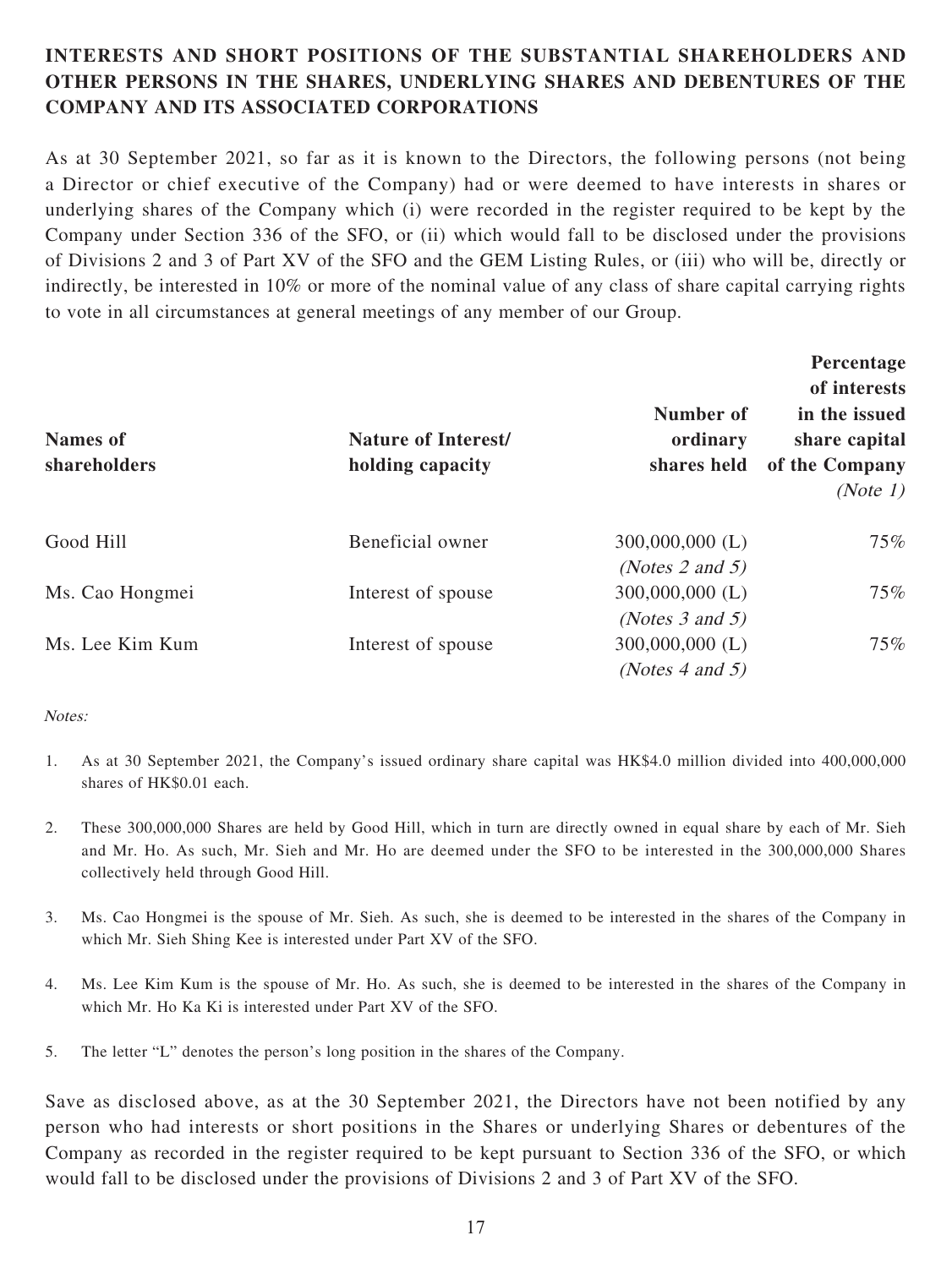### **PURCHASE, SALE OR REDEMPTION OF LISTED SECURITIES**

Neither the Company nor any of its subsidiaries had purchased, sold or redeemed any of the Company's shares during the nine months ended 30 September 2021.

#### **SHARE OPTION SCHEME**

The Company has conditionally adopted a share option scheme (the "**Share Option Scheme**") pursuant to the written resolutions of our sole shareholder passed on 25 November 2019. The condition of which has been fulfilled. The Share Option Scheme shall be valid and effective for the period of ten years commencing on 13 December 2019, being the date on which the Share Option Scheme was adopted upon fulfillment of the condition.

#### **The purpose of the Share Option Scheme**

The Share Option Scheme is a share incentive scheme and is established to enable the Company to grant options to the Eligible Participants (as defined below) as incentives or rewards for their contribution to the Group.

#### **The participants of the Share Option Scheme**

Under the Share Option Scheme, the Board may, at its discretion, make an offer to any person belonging to the following classes of participants (the "**Eligible Participants**") share options to subscribe for shares of the Company:

- (i) any employee (whether full time or part time, including any executive director but excluding any non-executive director) of our Company, any subsidiary or any entity in which any member of our Group holds any equity interest (the "**Invested Entity**");
- (ii) any non-executive director (including independent non-executive directors) of our Company, any subsidiary or any Invested Entity;
- (iii) any supplier of goods or services to any member of our Group or any Invested Entity;
- (iv) any customer of any member of our Group or any Invested Entity;
- (v) any person or entity that provides research, development or other technological support to any member of our Group or any Invested Entity;
- (vi) any shareholder of any member of our Group or any Invested Entity or any holder of any securities issued by any member of our Group or any Invested Entity;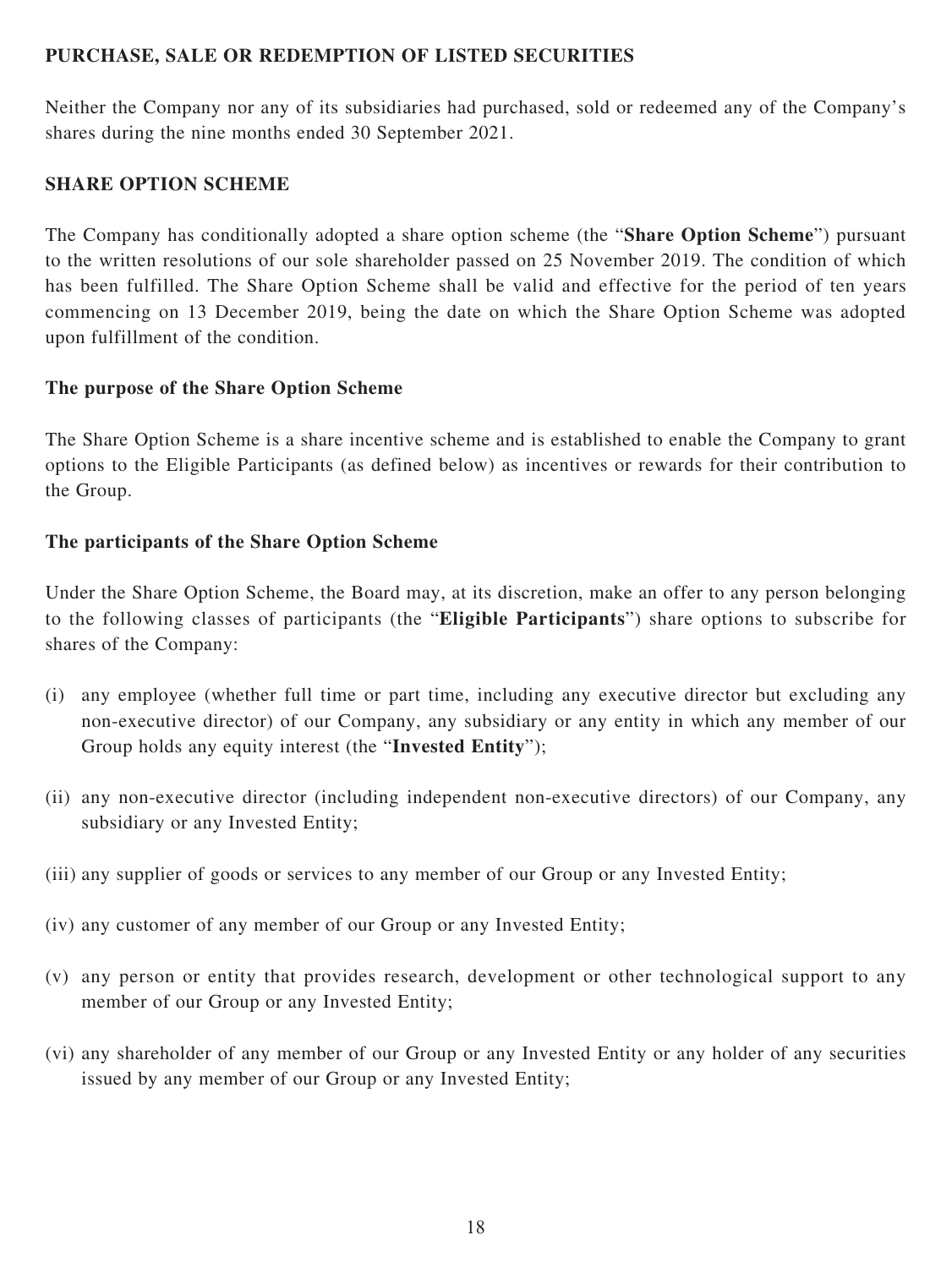- (vii) any adviser (professional or otherwise) or consultant to any area of business or business development of any member of our Group or any Invested Entity; and
- (viii) any other group or classes of participants who have contributed or may contribute by way of joint venture, business alliance or other business arrangement to the development and growth of our Group;

for the purposes of the Share Option Scheme, the offer may be made to any company wholly owned by one or more Eligible Participants.

#### **The total number of Shares available for issue under the Share Option Scheme**

The total number of shares which may be allotted and issued upon exercise of all options (excluding, for this purpose, options which have lapsed in accordance with the terms of the Share Option Scheme and any other share option scheme of our Group) to be granted under the Share Option Scheme and any other share option scheme of our Group must not in aggregate exceed 10% of the shares in issue at the time dealings in the shares first commence on the Stock Exchange, i.e. 40,000,000 Shares (i.e. 10% of the total shares in issue at the date of this announcement).

#### **The maximum entitlement of each participant under the Share Option Scheme**

Subject to certain circumstances relating to the grant of options to a substantial shareholder, an independent non-executive director or any of their respective associates, the total number of Shares issued which may fall to be issued upon exercise of the options and the options granted under any other share option scheme of our Group (including both exercised or outstanding options) to each grantee in any 12-month period shall not exceed 1% of the issued share capital of our Company for the time being. Where any further grant of options to a grantee under the Share Option Scheme would result in the Shares allotted and issued and to be allotted and issued upon exercise of all options granted and proposed to be granted to such person (including exercised, cancelled and outstanding options) under the Share Option Scheme and any other share option schemes of our Group in the 12-month period up to and including the date of such further grant representing in aggregate over 1% of the Shares in issue, such further grant must be separately approved by our Shareholders in general meeting with such grantee and his close associates (or his associates if such grantee is a connected person (as defined in the GEM Listing Rules)) abstaining from voting.

#### **The period within which the Shares must be taken up under an option**

The period during which a share option may be exercised will be determined by the Board at its absolute discretion, save that no share option may be exercised more than 10 years after it has been granted under the Share Option Scheme.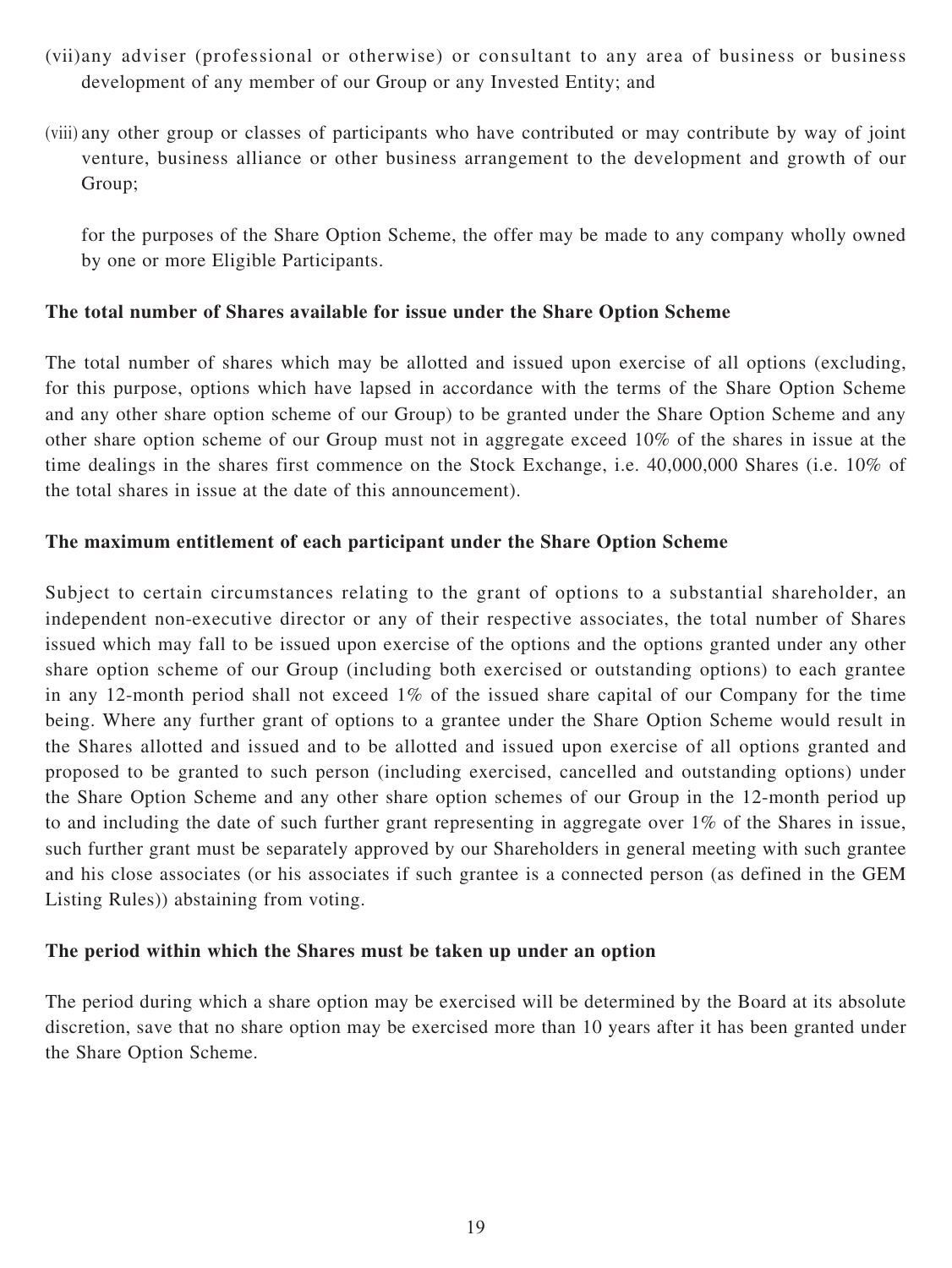### **The minimum period for which an option must be held before it can be exercised**

Unless otherwise determined by our Directors and stated in the offer to a grantee, a grantee is not required to hold an option for any minimum period nor achieve any performance targets before the exercise of an option granted to him.

# **The amount, if any, payable on application or acceptance of option and the period within which payments or calls must or may be made or loans for such purposes must be repaid**

An offer shall have been accepted by an Eligible Participant with a remittance in favour of our Company of HK\$1 by way of consideration for the grant thereof is received by our Company within such time as may be specified in the offer (which shall not be later than 21 days from the offer date).

#### **The basis of determining the exercise price**

The subscription price in respect of any option shall be at the discretion of our Directors, provided that it shall not be less than the highest of:

- (a) the closing price of the shares as stated in the Stock Exchange's daily quotations sheet for trade in one or more board lots of the Shares on the offer date;
- (b) the average closing price of the shares as stated in the Stock Exchange's daily quotations sheets for the five Business Days immediately preceding the offer date; and
- (c) the nominal value of the Share.

No share option has been granted under the Share Option Scheme since its adoption. Accordingly, as at the date of this announcement, there was no share option outstanding under the Share Option Scheme.

#### **SECURITIES TRANSACTIONS BY DIRECTORS**

The Company has adopted the Securities Transactions Code (the "**Code**") on terms no less exacting than the required standard of dealings set out in Rules 5.48 to 5.67 of the GEM Listing Rules as its own code of conduct regarding securities transactions by Directors. Having made specific enquiries of all Directors, all Directors confirmed that they had complied with the required standard of dealings and the Code regarding securities transactions during the nine months ended 30 September 2021.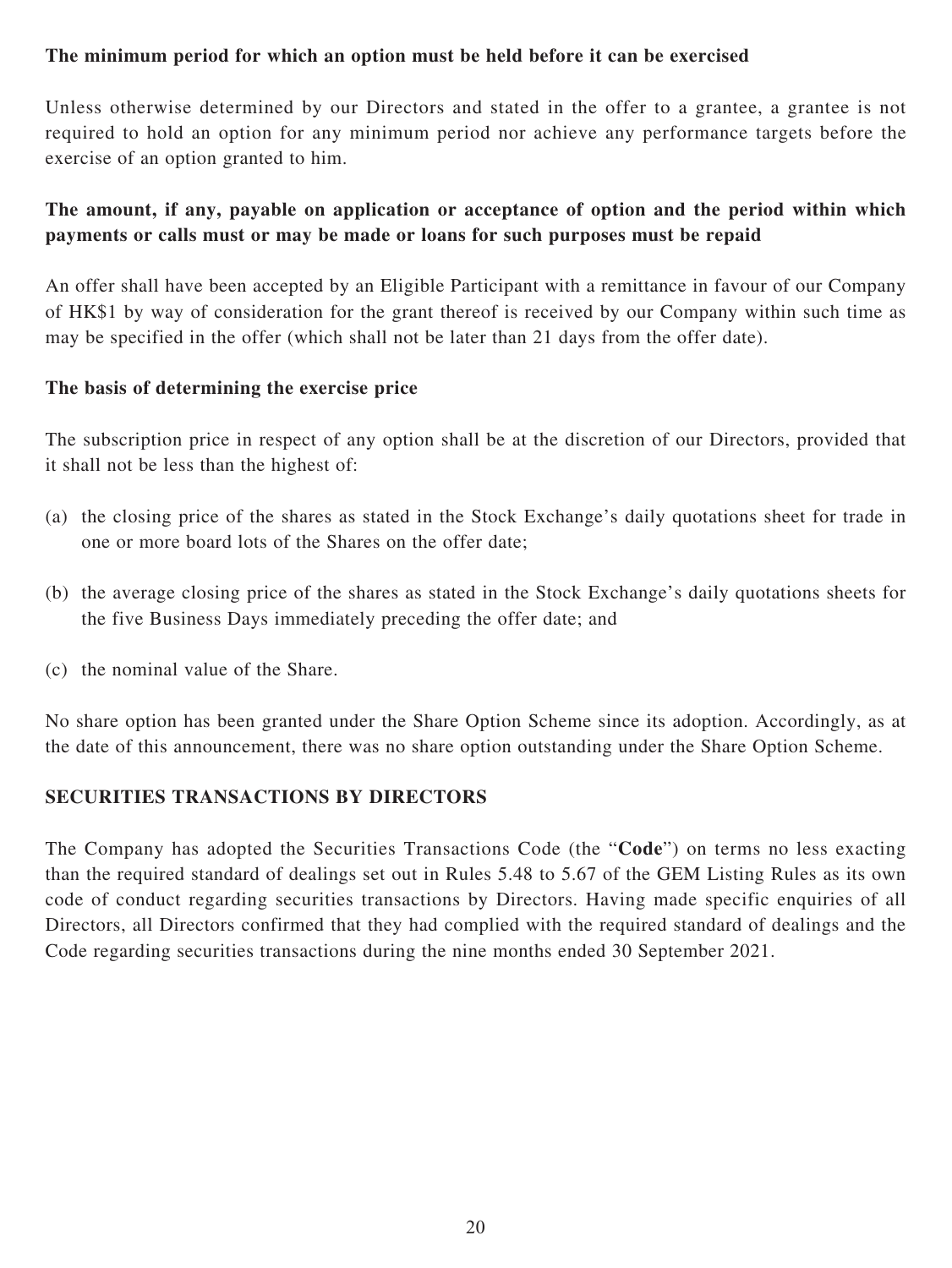### **Competing Interests**

The Directors confirm that none of the Controlling Shareholders or the Directors and their respective close associates (as defined in the GEM Listing Rules) is interested in any business apart from the business operated by our Group which competes or is likely to compete, directly or indirectly, with our Group's business from the Listing Date to the date of this announcement.

### **Interests of the Compliance Adviser**

Pursuant to Rule 6A.19 of the GEM Listing Rule, the Company has appointed Grande Capital Limited as the independent compliance adviser (the "**Compliance Adviser**") on an on-going basis for consultation on compliance with the GEM Listing Rules. As at 30 September 2021, as informed by the Compliance Adviser, save for the compliance adviser's agreement entered into between the Company and the Compliance Adviser dated 25 March 2019 and the financial adviser agreement in respect of proposed transfer of listing dated 8 December 2020, neither the Compliance Adviser nor any of its directors, employees or close associates (as defined under the GEM Listing Rules) had any interests in the Group which is required to be notified to the Company pursuant to Rule 6A.32 of the GEM Listing Rules.

#### **Audit Committee**

Our Company established an audit committee on 25 November 2019 in compliance with Rule 5.28 to 5.33 of the GEM Listing Rules. Written terms of reference in compliance with paragraph C.3.3 of the principles and code provisions as set out in the corporate governance (the "**CG Code**") were adopted. Our Audit Committee consists of four members, namely, Mr. Tso Ping Cheong Brian, Ms. Chiao Siu Ling, Mr. Kwong Che Sing and Mr. Ling Siu Tsang. Mr. Tso Ping Cheong Brian is the chairman of our Audit Committee and he is a certified public accountant with more than 19 years of experience in professional accounting. Accordingly, the Company has fully complied with Rule 5.05(2) of the GEM Listing Rules.

This announcement and the unaudited Condensed Consolidated Financial Statements have been reviewed by the audit committee of the Company and opined that the applicable accounting standards and requirements have been complied with and adequate disclosures have been made.

#### **DIVIDENDS**

The Board does not recommend the payment of any dividend for the nine months ended 30 September 2021 (nine months ended 30 September 2020: nil).